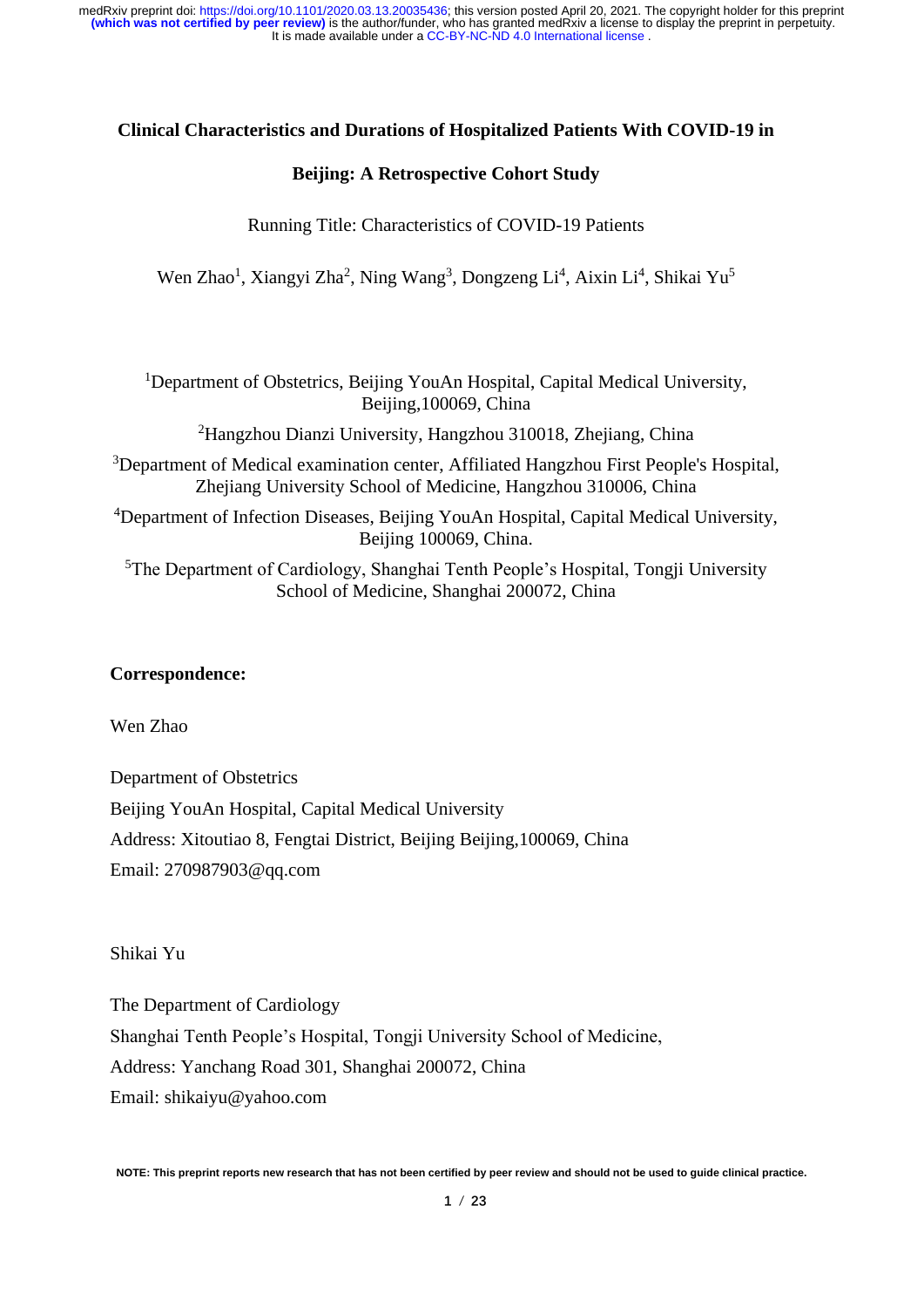# **Clinical Characteristics and Durations of Hospitalized Patients With COVID-19 in Beijing: A Retrospective Cohort Study**

#### **Abstract**

**Objective**: To give the information on clinical characteristics and different durations of COVID-19 and to identify the potential risk factors for longer hospitalization duration.

**Methods**: In this retrospective study, we enrolled 77 patients (mean age:  $52\pm20$  years; 44.2% males) with laboratory-confirmed COVID-19 admitted to Beijing YouAn Hospital during 21<sup>st</sup> Jan and 8<sup>th</sup> February 2020. Epidemiological, clinical, and radiological data on admission were collected; complications and outcomes were followed up until  $26<sup>th</sup>$ February 2020. The study's endpoint was the discharge within two weeks. Cox proportional-hazards regression was performed to identify risk factors for longer hospitalization duration.

**Results**: Of 77 patients, there were 34 (44.2%) males, 24 (31.2%) with comorbidities, 22 (28.6%) lymphopenia, 20 (26.0%) categorized as severe patients, and 28 (36.4%) occurred complications. By the end of follow-up, 64 (83.1%) patients were discharged home, 8 remained in hospital and 5 died. 36 (46.8%) patients were discharged within 14 days and thus reached the study endpoint, including 34 (59.6%) of 57 non-severe patients and 2 (10%) of 20 severe patients. The overall cumulative probability of the endpoint was 48.3%. Hospital length of stay and duration of exposure to discharge for 64 discharged patients were 13 (10-16.5) and 23 (18-24.5) days, respectively. Multivariable stepwise Cox regression model showed that bilateral pneumonia on CT scan, shorter time from the illness onset to admission, severity of disease and lymphopenia were independently associated with longer duration of hospitalization.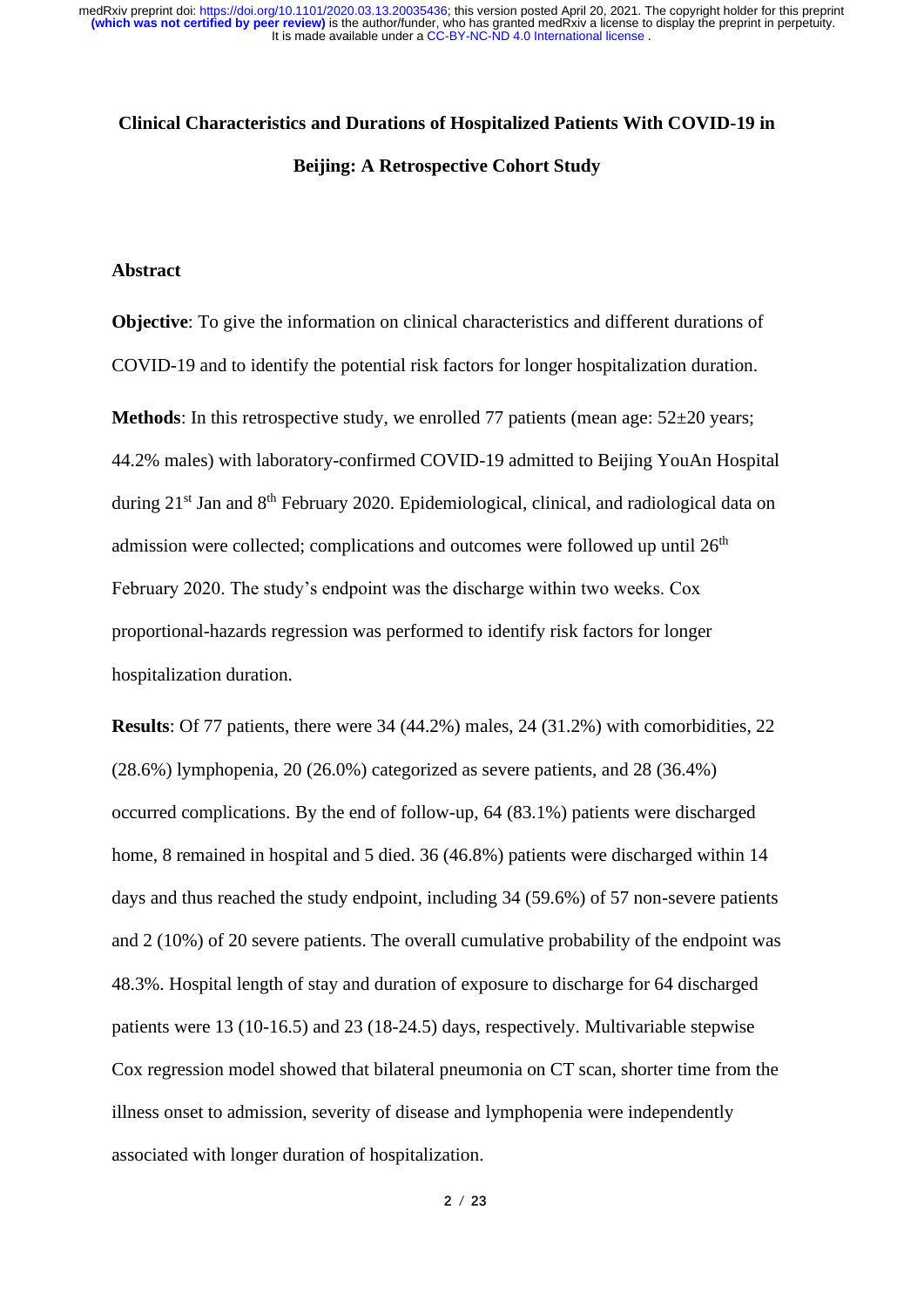**Conclusions**: COVID-19 has significantly shorter duration of disease and hospital length of stay than SARS. Bilateral pneumonia on CT scan, shorter period of illness onset to admission, lymphopenia, severity of disease are the risk factors for longer hospitalization duration of COVID-19.

**Keywords:** COVID-19, SARS-CoV-2, Duration of disease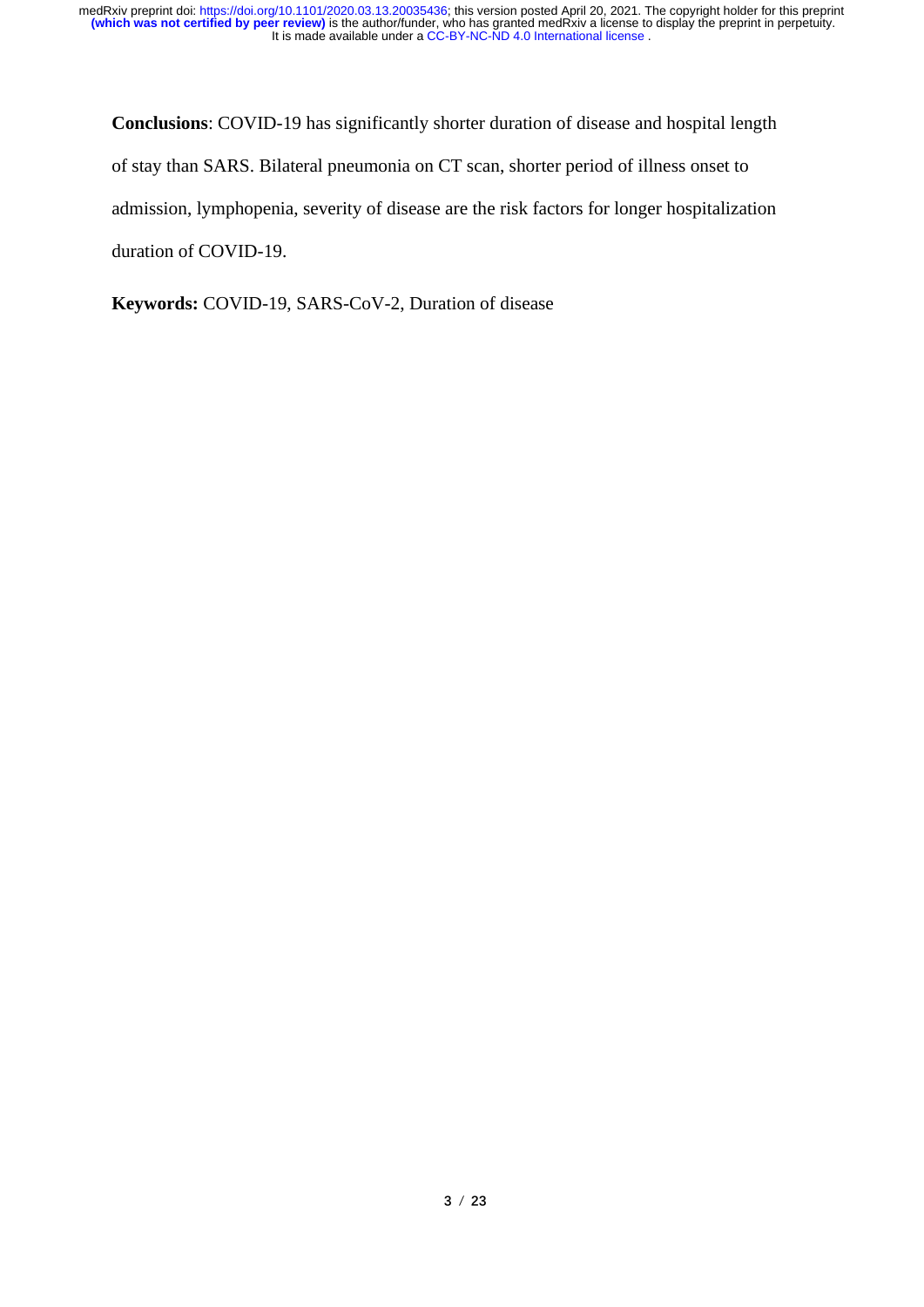# **Significance Statement**

In this study, we reported that the average hospital length of stay for discharged patients with COVID-19 is 13 days and the average time of clinical course of COVID-19 is 23 days, both of which are significantly shorter than that of SARS. The risk factors for longer hospitalization duration of COVID-19 include bilateral pneumonia on CT scan, shorter period of illness onset to admission, lymphopenia, and severity of disease. There findings might be helpful for the countries or territories facing the threat of COVID-19 to well prepare and rebalance their medical resources.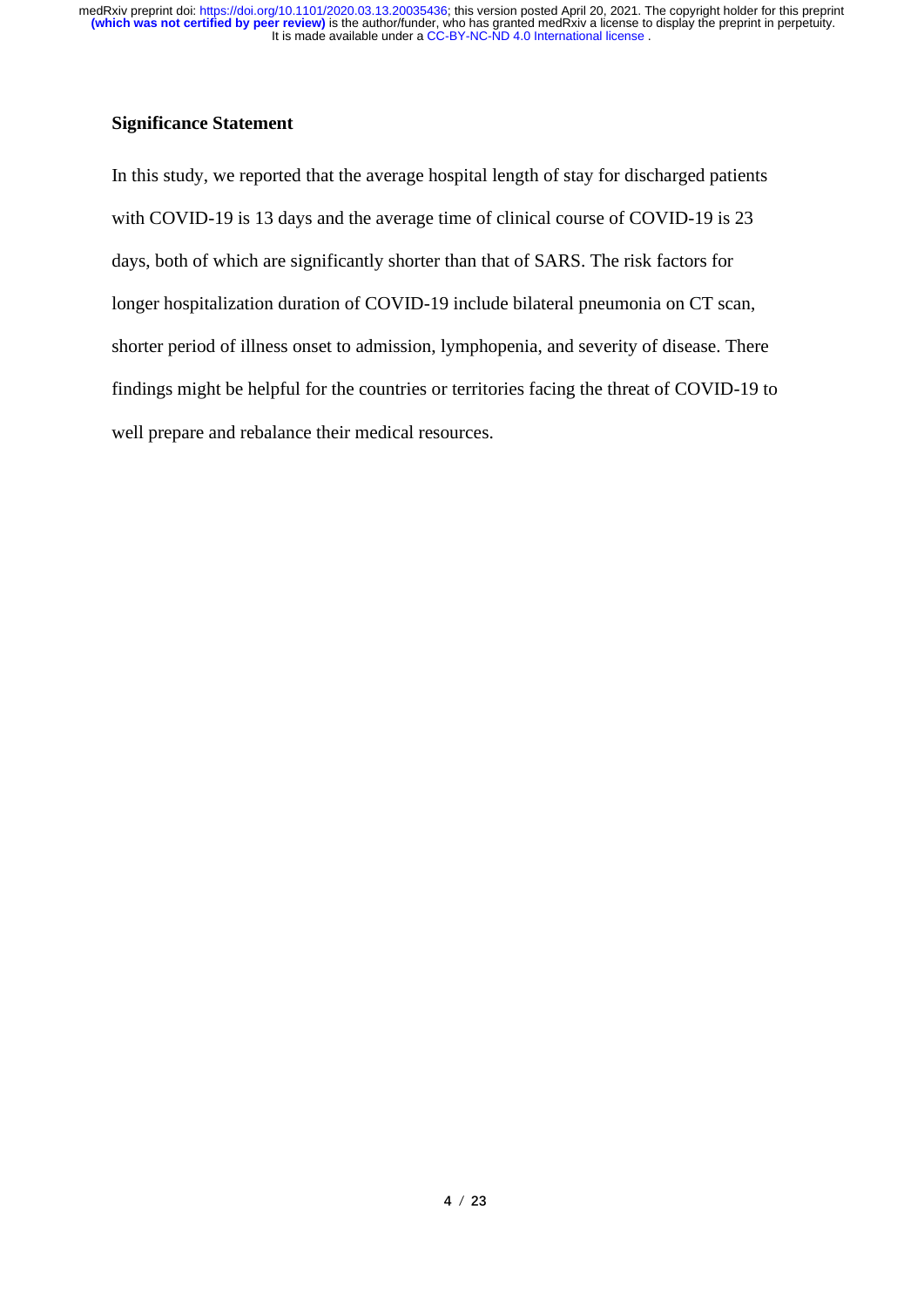# **Introduction**

Since started in the last month of 2019, the outbreak of the SARS-Cov-2 infection has successfully attracted attention of the whole world. By virtue of its highly contagious attribution, this novel coronavirus has spread across over 113 countries/territories and caused 118,319 infected cases with 4292 deaths, as of  $11<sup>th</sup>$  March 2020 and the numbers are still rapidly increasing $^{[1]}$  $^{[1]}$  $^{[1]}$ . Moreover, the threat of SARS-Cov-2 to global health is rapidly increasing, which made the World Health Organization declare COVID-19 a 'Pandemic'. Undoubtedly, preparedness for the virus strike is necessary and critically important, especially for those countries at high risk but with relatively weaker public health systems. Under this circumstance, the experience of containment from peer countries and territories and comprehensive research on COVID-19 would undoubtedly help. Many previous studies have generally reported the epidemiological features, clinical characteristics and virology of SARS-Cov-2<sup>[\[2-8\]](#page-13-1)</sup>. But the features and characteristic of the disease may present differently among different locations and over time<sup>[\[9\]](#page-13-2)</sup>, since the pathogen, SARS-Cov-2, may evolve after transmissions<sup>[\[10\]](#page-13-3)</sup>. It thus is important to closely follow these changes for better containment and management of COVID-19. In addition, the durations of COVID-19 (e.g., the average time from exposure to recovery and hospitalization duration) which is important for understanding this disease and useful for the preparedness and response correctly to COVID-19, were not reported, mainly because most patients included in the previous studies still remained in hospital as the study being done. Here, we presented the clinical data of 77 hospitalized patients with COVID-2019 in YouAn Hospital (Beijing, China) with the aim of giving the information about clinical characteristics and different durations of COVID-19: incubation period, illness onset to first hospital, illness onset to discharge, exposure to discharge, and hospitalization duration. Additionally, this paper also aims to identify the potential risk factors for longer

**5** / **23**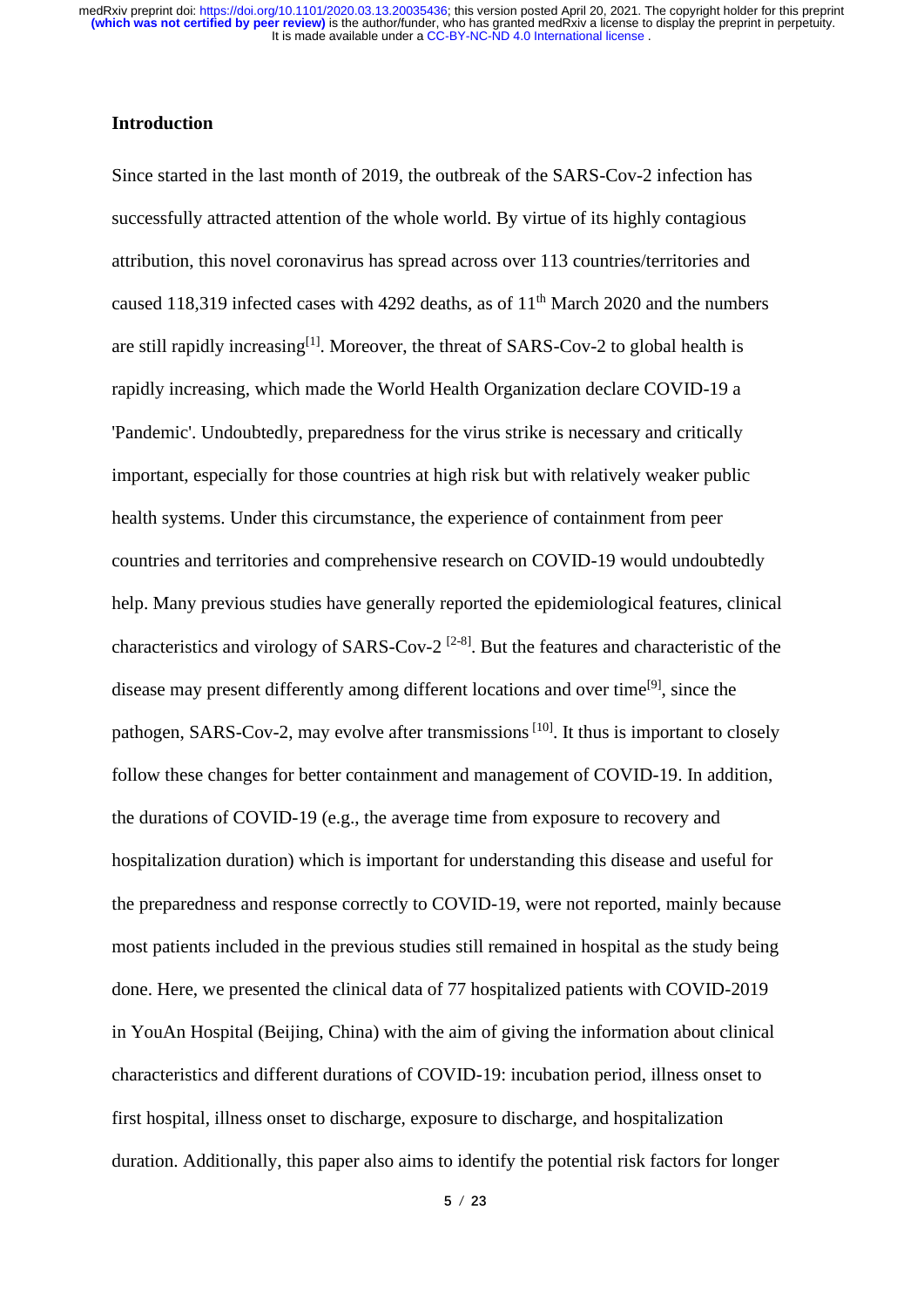hospitalization duration of COVID-19.

# **Methods**

#### **Data sources and collection**

We collected and retrospectively reviewed the medical records and compiled data of all 77 hospitalized patients with laboratory-confirmed COVID-19 in Beijing YouAn Hospital, Beijing, China between 21<sup>st</sup> Jan and 8<sup>th</sup> Feb 2020. COVID-19 was diagnosed in accordance with the interim guidance from the World Health Organization<sup>[\[11\]](#page-13-4)</sup>. A confirmed case of COVID-19 was defined as a positive result on real-time reversetranscriptase-polymerase-chain-reaction (RT-PCR) assay of Nasopharyngeal swab samples. The local ethic review board of the hospital approved this study and waived informed consent for each patient, considering the retrospective nature of this study. Epidemiological, clinical, laboratory and radiographic data and outcome data were extracted from electronic medical records. In detail, the following information was collected: demographics, exposure and medical history, coexisting diseases, symptoms and signs, laboratory and CT scan findings on admission, complications, and outcome data during follow-up. Complications and clinical outcome were followed up until 26 Feb 2020. Each case was categorized as non-severe or severe at the time of admission and acute respiratory distress syndrome (ARDS) was defined according to the guidance of WHO for COVID-19<sup>[\[11\]](#page-13-4)</sup> Acute kidney injury according to the Kidney Disease: Improving Global Outcomes definition.<sup>[\[12\]](#page-13-5)</sup> The durations of illness onset to first hospital admission and to discharge were calculated, as well as hospitalized duration (hospital length of stay). The durations of exposure to illness onset and to discharge were calculated in those who had a single point of exposure history and could provide specific date.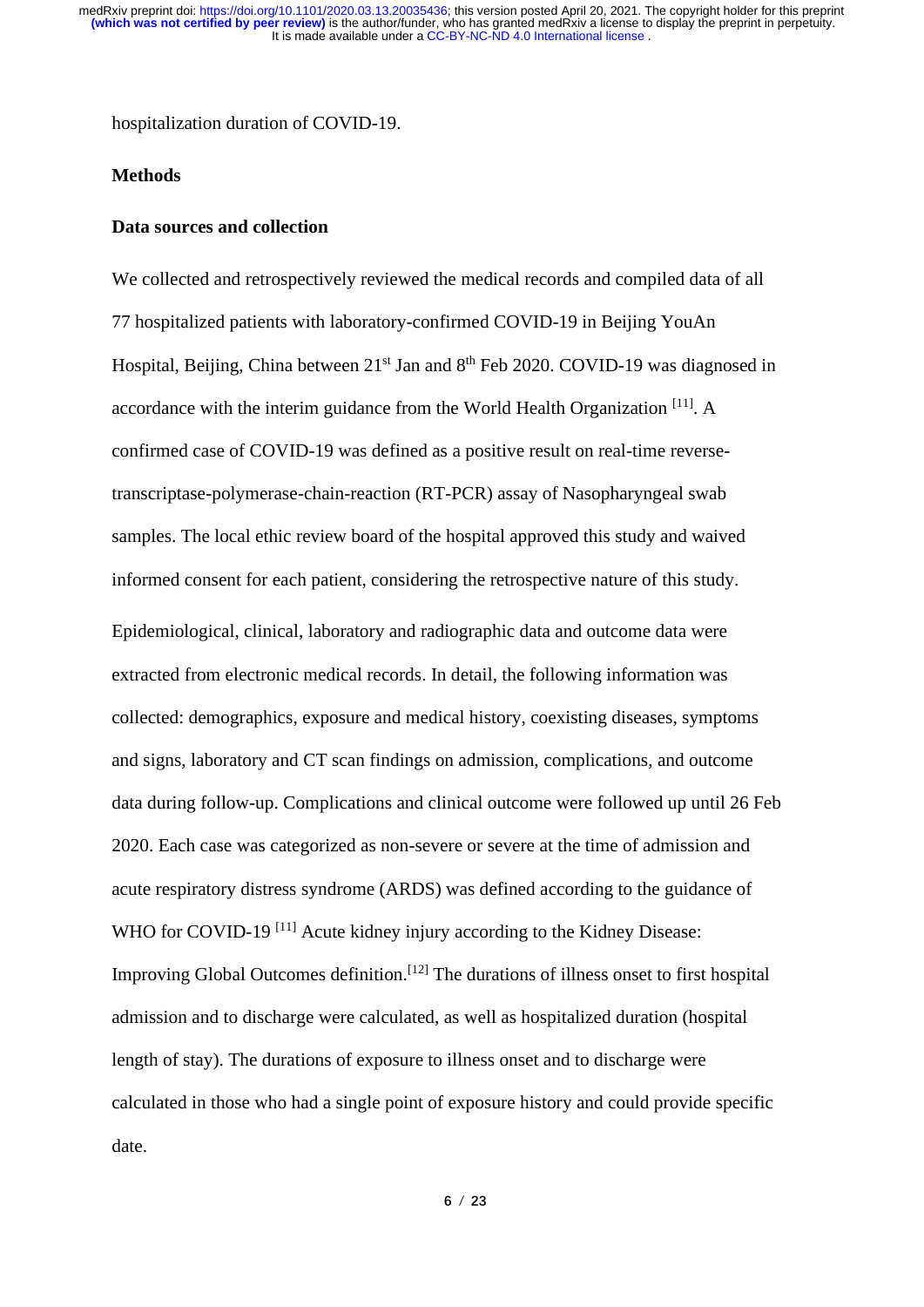# **Study outcomes**

It is currently unclear about the normal length of hospital stay for patients with COVID-19 discharged home alive. Retrospectively, the average hospital length of stay of 64 discharged patients in our study is 13 days. Thus, we set the discharge within two weeks (14 days) as the endpoint of our study and accordingly divided the study patients into two groups: with endpoint (shorter hospitalization duration) and without endpoint (longer hospitalization duration). Fitness for discharge was based on abatement of fever for at least three days, with improved evidence on chest radiography and at least 2 consecutive negative PCR assay results with more than 24 hours apart [\[13\]](#page-13-6).

# **Statistical analysis**

Continuous variables were expressed as means  $\pm$  standard deviations (SD) for the normally distributed data or median with interquartile (IQR) for the skewed data. Correspondingly, two-sample independent t-test and Mann-Whitney U test were used to detect the difference between groups. Categorical variables were described as number (%) and compared by  $χ²$  test or Fisher's exact test as appropriate. Kaplan-Meier method was used to estimate the cumulative probability of the endpoint. Cox proportionalhazards regression model was conducted to determine the potential risk factors associated with the endpoint. Statistical significance was defined as P<0.05. All analyses were done with SAS software, version 9.4.

#### **Results**

# **Epidemiological and clinical characteristics**

The epidemiological and clinical characteristics of the study patients are shown in Table 1. The patients in this study had a very wide age span (1-94 years) with mean value at 52 years and there were 34 (44.2%) males. A history of exposure to Wuhan was found in

**7** / **23**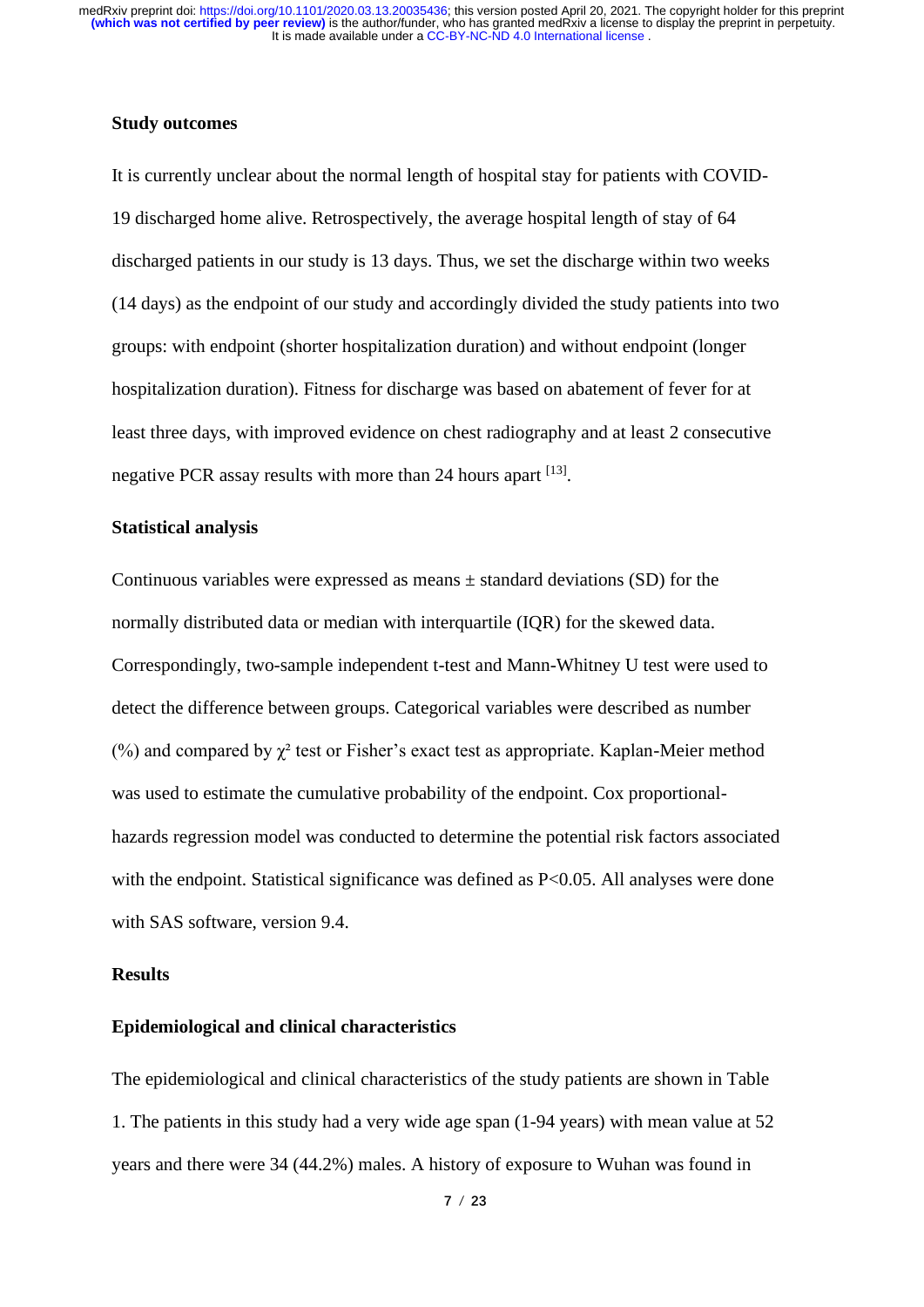most patients (70.1%), especially in the initial stage of the COVID-19 spreading in Beijing, as shown in Figure 1. No patients had histories of exposure to the Huanan market and/or wildlife animals. There were 33 patients (42.9%) involved in family clusters of infections and 2 healthcare workers (2.6%). Fever was the most common symptom at the onset of illness, followed by cough and fatigue; digestive symptoms such as diarrhea were rare. Two patients were asymptomatic on admission. Twenty-four patients (31.2%) presented coexisting disorders, including hypertension (20.8%), cardiovascular disease (11.7%), diabetes (7.8%), among others.

There were 57 (74.0%) and 20 (26.0%) patients categorized as non-severe and severe patients, respectively. 28 patients (36.4) developed at least one complication, with liver dysfunction (32.5%) being the most common one and other complications were rare. Compared with non-severe patients, severe patients were older in age, more likely to present with shortness of breath in symptoms and have higher occurrence of hypertension and cardiovascular disease in terms of coexisting diseases.

# **Laboratory and radiographic findings**

**8** / **23** The laboratory and radiographic findings on admission are presented in Table 2. White blood cell count, neutrophil and lymphocyte proportions were reduced in 35 (45.5%), 18 (23.4%) and 22 (28.6%) patients, respectively. Elevations of the count/proportion of these blood cells could also be observed in some patients. Significant increase of Creactive protein was observed in most patients (64.9%). Of 73 patients with chest CT scans at the time of admission, 71 (97.3%) revealed abnormal results including 3 (4.1%) unilateral pneumonia and 68 (93.2%) bilateral pneumonia. In contrast to non-severe patients, severe patients showed significantly higher levels of white blood cell and neutrophil, but lower levels of lymphocyte, monocyte, C-reactive protein, lactate concentration, procalcitonin, creatine kinase-MB, myoglobin, and hypersensitive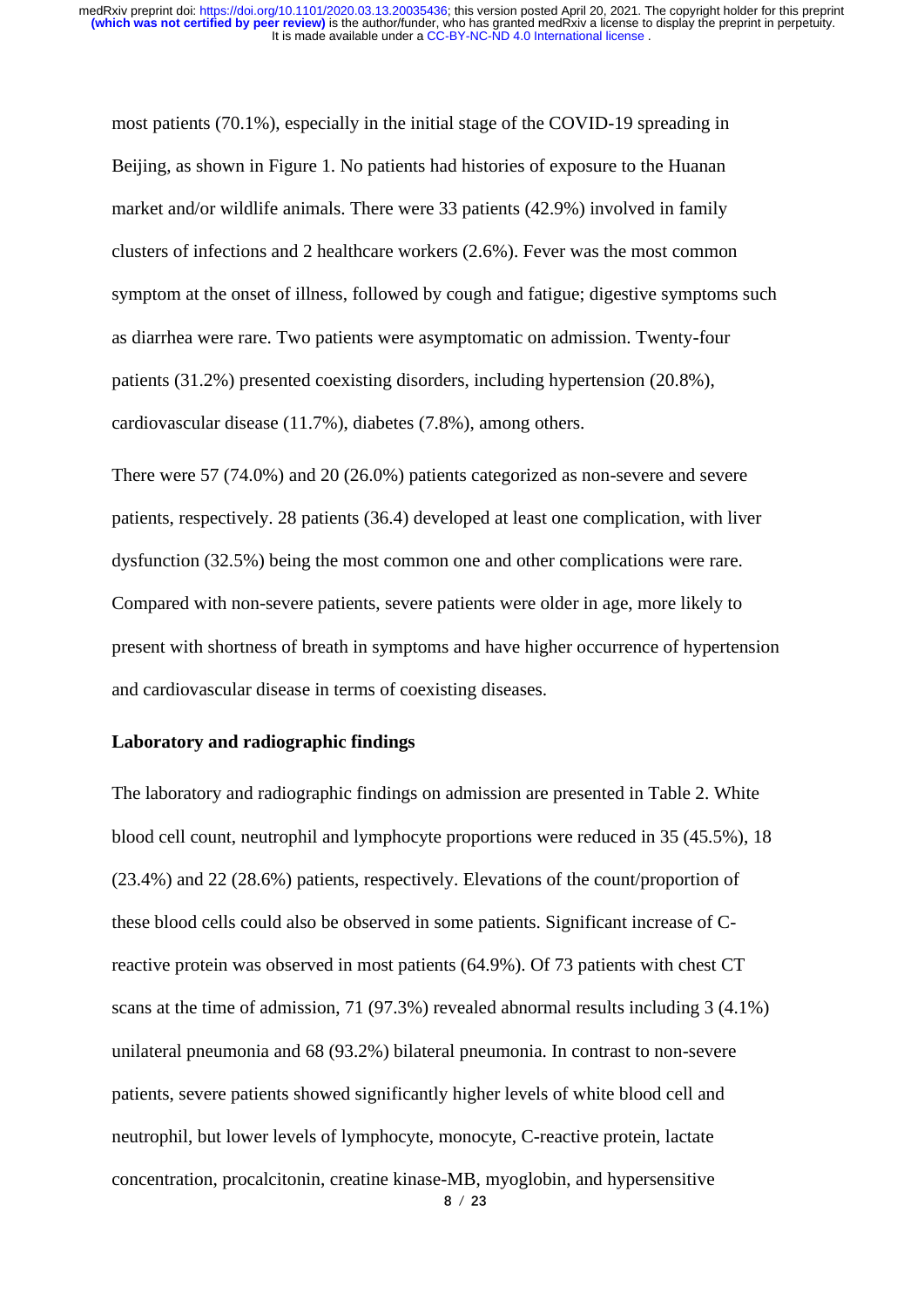# troponin I.

#### **Durations of hospitalized patient with COVID-19**

Of the 77 patients, twenty-three (29.9%) had a single episode of exposure history and could provide the specific date. As shown in Table 3, the median and interquartile range of incubation period for those patients was 4 (3-7) days. For all patients, time of illness onset to admission and hospital duration were 5 (3-6) and 13 (10-18) days, respectively. In terms of discharged patients, times of illness onset to discharge and of exposure point to discharge (available in 21 patients) were 18.5 (15-22) and 23 (17-25) days, respectively. In contrast to severe patients, non-severe patents showed shorter hospitalization duration (12 [10-16] vs. 18.5 [15-21] days), times of illness onset to discharge (18 [15-21] vs. 24.5 [22-27] days) and of exposure to discharge (19 [16.5-22] vs. 24 [24.5-28] days).

#### **Outcomes and risk factors for longer hospitalization of COVID-19**

Follow-up were administered in all 77 patients. By the end of follow-up, 64 patients were discharged, eight remained in hospital and five died. Of five deaths, three were caused directly by COVID-19. Thirty-six patients (46.8%) were discharged within 14 days and thus reached the study endpoint, including 34 (59.6%) of non-severe patients and 2 (10%) of 20 severe patients. Overall, the cumulative probability of the endpoint was 48.3%. For non-severe and severe patients, the cumulative probabilities were 59.7% and 11.8%, respectively. Several variables with significant difference between patients with and without endpoint were selected for univariable Cox proportional-hazards regression model, as shown in Figure 2. Then all statistically significant risk factors were further included in multivariable stepwise Cox regression model, only bilateral pneumonia on CT scan, time from the illness onset to admission, severity of disease and lymphopenia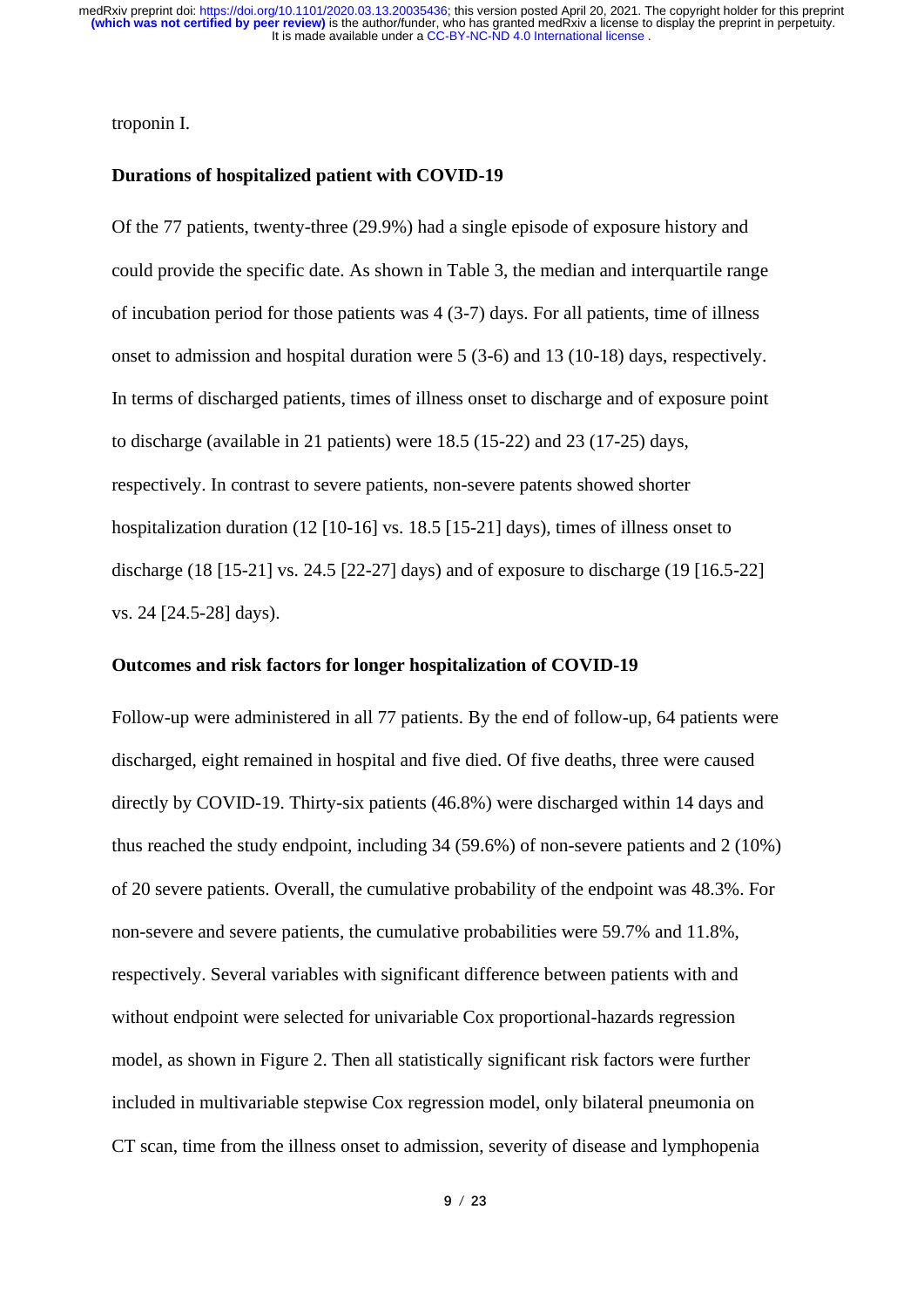remained finally, displayed in Table 4.

# **Discussion**

In the present study, we reported the retrospective data of 77 hospitalized patients with COVID-19 in Beijing, China, with 64 (83.1%) discharged home alive by the end of follow-up. Among a small number of patients, there was a wide span of age from 1 to 94 years, suggesting that individuals of all ages are susceptible to SARS-Cov-2 infection. Intriguingly, more females (55.8%) were identified in our study, as contract to previously studies where males were reported to constitute a higher proportion of patients  $[2-4, 6]$  $[2-4, 6]$ revealing that males had higher expression level of ACE2 receptor and thus were more susceptible to SARS-Cov-2 invasion<sup>[\[14\]](#page-13-8)</sup>. Recently, Chinese Center for Disease Control and Prevention presented the biggest data of COVID-19 (44,672 confirmed cases) and indicated a relatively even sex distribution (males  $51.4\%$  vs. females  $48.6\%$ )<sup>[\[15\]](#page-13-9)</sup>. These findings suggest that the sex difference found at the early stage of the outbreak might be of coincidence such as the exposure difference between sexes. In our study, most of the patients had a history of exposure to Wuhan, especially at the initial stage of the spreading in Beijing, and the number of those patients was reducing over time as along with reducing of the number of all patients. This suggested the effectiveness of quarantine of Wuhan city on the control and containment of COVID-19 in Beijing and other cities and countries as demonstrated by a more recent study<sup>[\[16\]](#page-13-10)</sup>. Lots of patients (42.9%) got infected by family clustering, which emphasizes the importance of the selfisolation of confirmed and suspected cases, as well as the importance of public awareness campaign and education.

**10** / **23** The incubation time of SARS-COV-2 has been reported by many previous studies. Li el  $al$ <sup>[\[3\]](#page-13-11)</sup> studied the first 425 patients in Wuhan, China, and reported that the incubation period was 5.2 days with 95% confidence interval 4.1-7 days. Based on a national dataset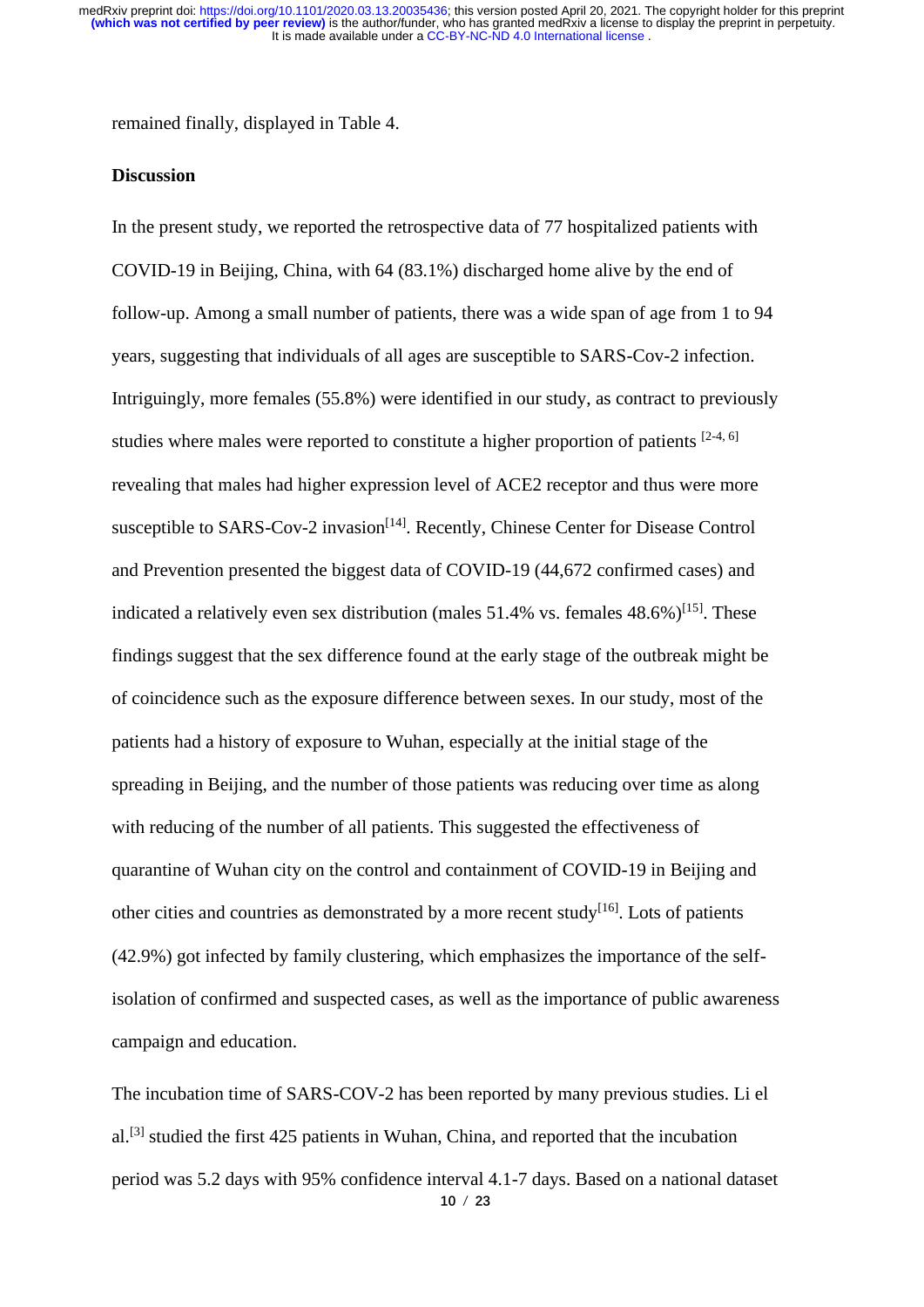of 1099 patients, Guan et al. <sup>[\[6\]](#page-13-7)</sup> reported a similar period, 4 days with interquartile range 2 to 7. We obtained consistent results, the mean duration of 4 days with IQR 3-7 days. The longest incubation period in our study is 14 days, which further supports the 14-day isolation for suspected cases.

The duration of the illness onset to hospital admission is an important factor in the spreading of virus infection. The sooner patients are hospitalized and treated, the less spreading there will be. Previous studies reported that the duration of the illness onset to hospital admission in the early stage of this outbreak was 7 to 12.5 days  $[2, 3, 5]$  $[2, 3, 5]$  $[2, 3, 5]$  In the present study, the time from the symptom onset to hospital admission was significantly shorter (5 days, IQR 3-6 days), which should be attributed to the increased awareness of the public on the epidemic and the daily public-wide educational campaigns on precautionary measures against exposure to SARS-Cov-2. It is equivocal that whether longer duration between symptom onset to hospital admission is associated with clinical outcome of patients. Huang et al.<sup>[\[2\]](#page-13-1)</sup> did not find a difference of this duration between ICU and non-ICU patients, however, Wang et al.<sup>[\[5\]](#page-13-12)</sup> investigated more patients and revealed that patients admitted to ICU had longer duration (8 vs. 6 days, P=0.009). In the present study, we also observed a longer duration in severe patients versus non-severe patients (supplementary files). This may be attributed to that longer pre-hospital duration may delay the treatment thus lead to unfavorable outcomes.

Currently, few studies reported the average hospital length of stay of discharged patients COVID-19. In the present study, we reported the average hospital length of stay were 13 days (IQR: 10-16.5) for patients with COVID-19, which is three days longer than Wang et al.'s report <sup>[\[5\]](#page-13-12)</sup> based on 38 discharged patients from Wuhan. However, in their study, the patients' incubation period is two days longer than that of our study. Nevertheless, length of hospital stay of COVID-19 is significantly shorter than that of SARS in 2003,

**11** / **23**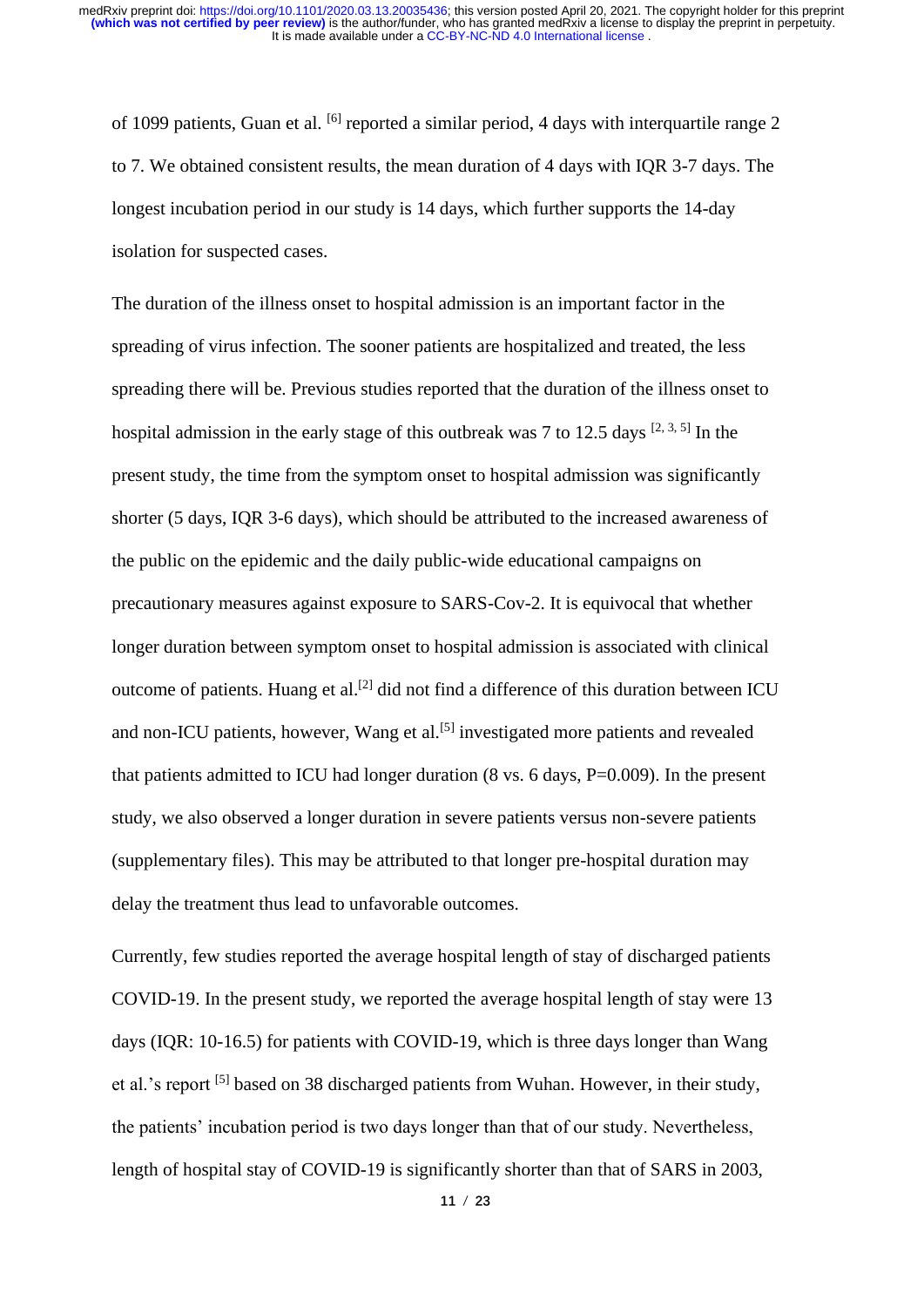which was almost one month  $^{[17]}$  $^{[17]}$  $^{[17]}$ , further indicating the milder severity of COVID-19. We also revealed that the cumulative probability of COVID-19 patients discharged within two weeks were 59.7% for non-severe and 11.8% for severe patients, respectively, which means that nearly 60% of non-severe patients will be discharged within two weeks. Since length of hospital stay is related to duration of illness onset to hospital admission, duration of illness onset to discharge may be better to present the clinical course of COVID-19. If further taking incubation time into consideration, the whole duration of COVID-19, from exposure to recovery, is 23 days. To the best of our knowledge, this might be the first description of whole duration of COVID-19. But only a small number of patients from a single center were included (n=20), further studies based on large sample size from multiple centers are warranted to confirm this finding.

Longer duration of disease/hospitalization means more medical burden, especially when facing the exponentially increasing need within a short period produced by transmissible diseases like COVID-19. One of the most challenged situations during addressing the outbreak of transmissible disease might be rapidly increasing patients that excessively exceeds healthcare capacities. Although the outbreak of COVID-19 has been well controlled in China, many other countries are still facing a serious outbreak. The information reported by the present study, especially the duration of COVID-19 and the corresponding risk factors for longer hospitalization duration, could contribute to those countries to well prepare and redistribute their medical resource so as to flatten the curve and thus delay the epidemic peak.

This study has several limitations. First, a relatively small number of patients from a single center in Beijing were included. Obviously, length of hospital stay differs across hospitals, cities, and countries. It would be more valuable to draw the corresponding durations and to identify the risk factors based on the dataset at city or nation scale.

**12** / **23**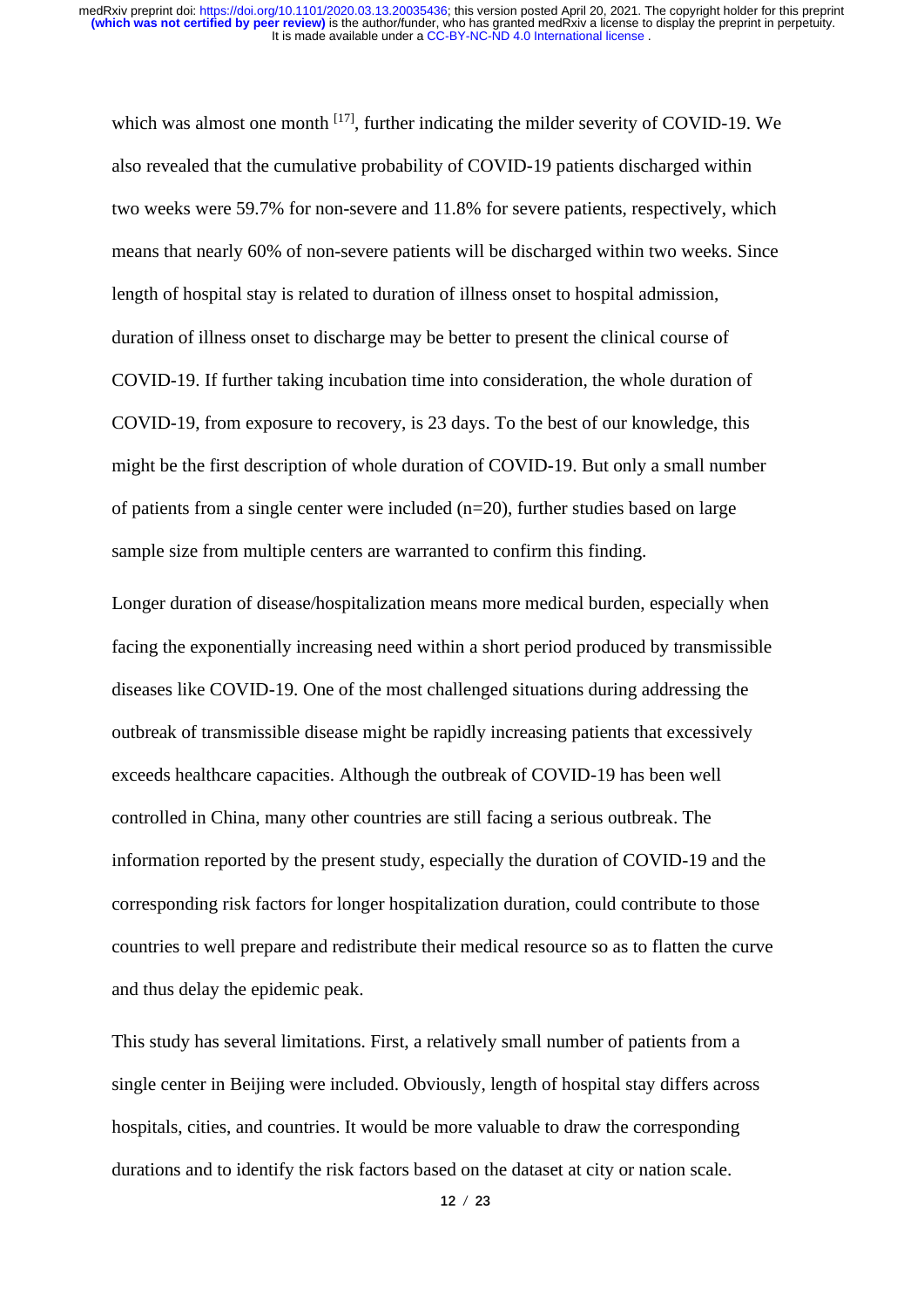Second, we could not provide useful information on the average duration from the illness onset to death, because of limited data in our study. Third, treatment is a pivotal determinant of durations of disease, however, we currently have no detailed data of treatment for patients with COVID-19 and cannot determine the influence of treatment on durations of COVID-19. But we will continue this work in the future.

In conclusion, the average hospital length of stay is 13 days for discharged patients with COVID-19; average time of clinical course is 23 days. Both are significantly shorter than SARS. Bilateral pneumonia on CT scan, shorter period of illness onset to admission, lymphopenia, severity of disease are the risk factors for longer hospitalization duration of COVID-19. There findings might be useful for the countries or territories facing the threat of COVID-19 to well prepare and rebalance their medical resource.

# **Acknowledgement**

We thank all patients, researchers, doctors, and nurses involved in this study.

# **Declaration of interests**

We declare no competing interests.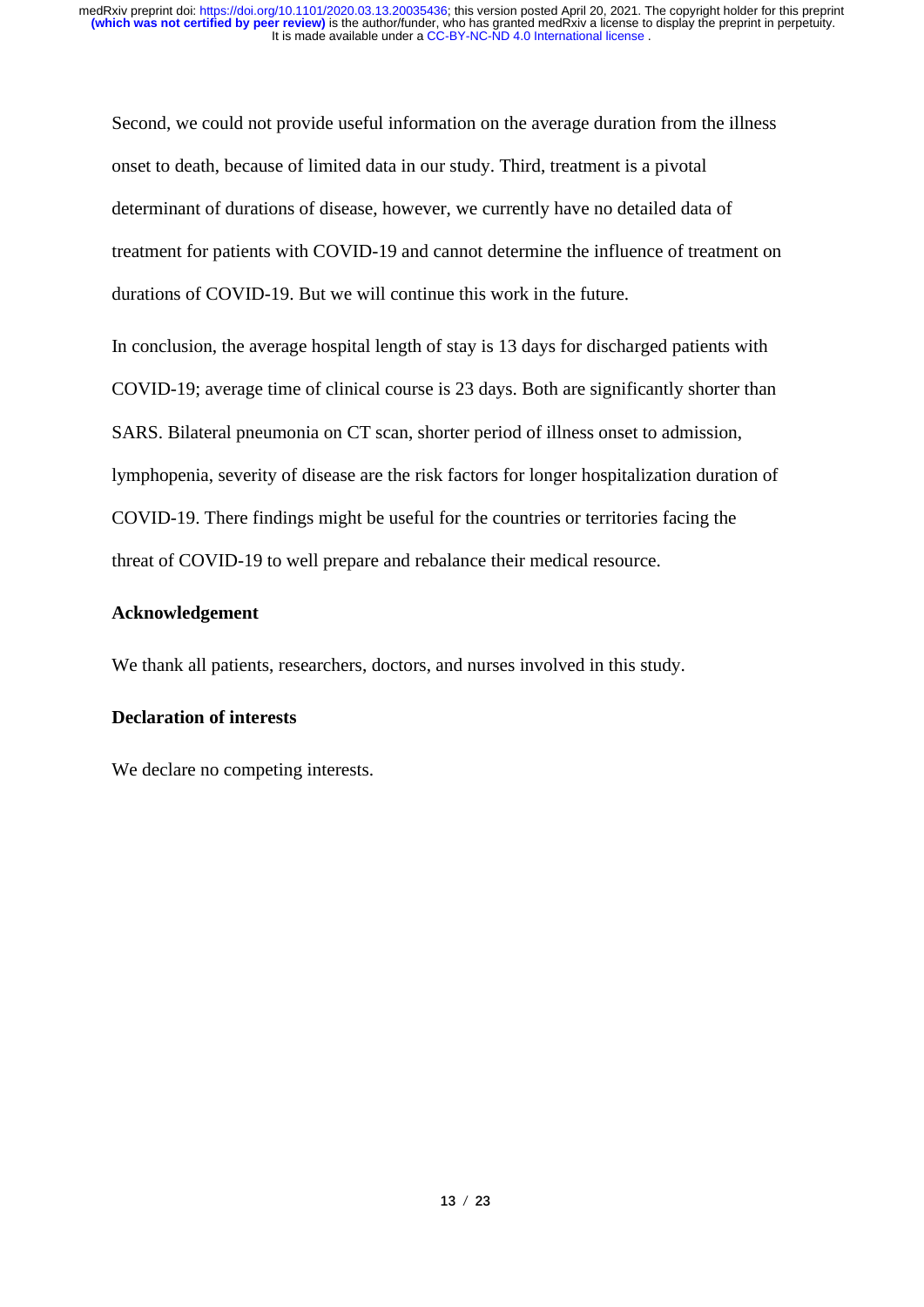# **References**

- <span id="page-13-0"></span>1. WHO. Coronavirus disease 2019 (covid-19) situation report -51. https://www.who.int/docs/default-source/coronaviruse/situationreports/20200311-sitrep-51-covid-19.pdf?sfvrsn=1ba62e57-10 (Accessed 7<sup>th</sup>) March 2020)
- <span id="page-13-1"></span>2. Huang C, Wang Y, Li X, Ren L, Zhao J, Hu Y, et al. Clinical features of patients infected with 2019 novel coronavirus in wuhan, china. *Lancet*. 2020
- <span id="page-13-11"></span>3. Li Q, Guan X, Wu P, Wang X, Zhou L, Tong Y, et al. Cowling BJ. Early transmission dynamics in wuhan, china, of novel coronavirus-infected pneumonia. N Engl J Med. 2020
- 4. Chen N, Zhou M, Dong X, Qu J, Gong F, Han Y, et al. Epidemiological and clinical characteristics of 99 cases of 2019 novel coronavirus pneumonia in wuhan, china: A descriptive study. *Lancet*. 2020;395:507-513
- <span id="page-13-12"></span>5. Wang D, Hu B, Hu C, Zhu F, Liu X, Zhang J, et al. Clinical characteristics of 138 hospitalized patients with 2019 novel coronavirus-infected pneumonia in wuhan, china. *Jama*. 2020
- <span id="page-13-7"></span>6. Guan WJ, Ni ZY, Hu Y, Liang WH, Ou CQ, He JX, et al. Clinical characteristics of coronavirus disease 2019 in china. *N Engl J Med*. 2020
- 7. Zhou P, Yang XL, Wang XG, Hu B, Zhang L, Zhang W, et al. A pneumonia outbreak associated with a new coronavirus of probable bat origin. *Nature*. 2020
- 8. Wu F, Zhao S, Yu B, Chen YM, Wang W, Song ZG, et al. A new coronavirus associated with human respiratory disease in china. Nature 579, 265–269 (2020). https://doi.org/10.1038/s41586-020-2008-3
- <span id="page-13-2"></span>9. Xu XW, Wu XX, Jiang XG, Xu KJ, Ying LJ, Ma CL, et al. Clinical findings in a group of patients infected with the 2019 novel coronavirus (sars-cov-2) outside of wuhan, china: Retrospective case series. BMJ. 2020;368:m606
- <span id="page-13-3"></span>10. Tang X, Wu C, Li X, Song Y, Yao X, Wu X, et al. On the origin and continuing evolution of sars-cov-2. *National Science Review*. 2020
- <span id="page-13-4"></span>11. WHO. Clinical management of severe acute respiratory infection when novel coronavirus (nCoV) infection is suspected :interim guidance ,25 January2020. https://apps.who.int/iris/handle/10665/330854 (Accessed 7th March 2020)
- <span id="page-13-5"></span>12. Khwaja A. Kdigo clinical practice guidelines for acute kidney injury. *Nephron Clin Pract*. 2012;120:c179-184
- <span id="page-13-6"></span>13. National Health Commission of the People's Republic of China. Chinese management guideline for covid-19. Chinese management guideline for COVID-19 (version 6.0). Feb 19, 2020. http://www.nhc.gov.cn/yzygj/s7653p/202002/8334a8326dd94d329df351d7da8aef c2/files/b218cfeb1bc54639af227f922bf6b817. pdf (accessed 7th March 2020; in Chinese).
- <span id="page-13-8"></span>14. Zhao Y, Zhao Z, Wang Y, Zhou Y, Ma Y, Zuo W. Single-cell rna expression profiling of ace2, the putative receptor of wuhan 2019-ncov. *bioRxiv*. 2020:2020.2001.2026.919985
- <span id="page-13-9"></span>15. Response EWGfNE. The epidemiological characteristics of an outbreak of 2019 novel coronavirus diseases (covid-19) in china. *Chinese Journal of Epidemiology*. 2020;41:145-151
- <span id="page-13-10"></span>16. Tian H, Liu Y, Li Y, Wu C-H, Chen B, Kraemer MUG,et al. The impact of transmission control measures during the first 50 days of the covid-19 epidemic in china. *medRxiv*. 2020:2020.2001.2030.20019844
- <span id="page-13-13"></span>17. Feng D, Jia N, Fang LQ, Richardus JH, Han XN, Cao WC, et al. Duration of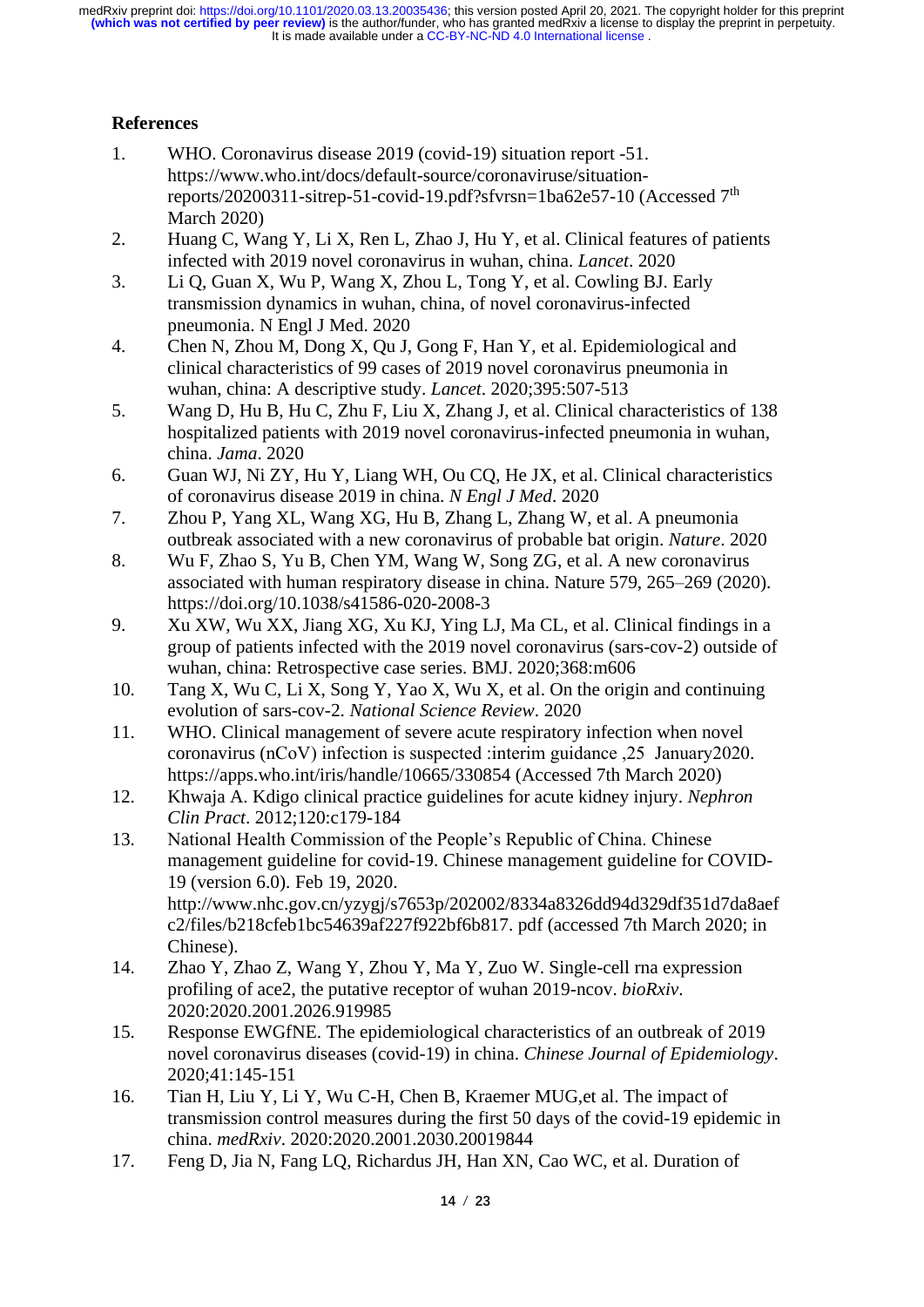> symptom onset to hospital admission and admission to discharge or death in sars in mainland china: A descriptive study. *Trop Med Int Health*. 2009;14 Suppl 1:28- 35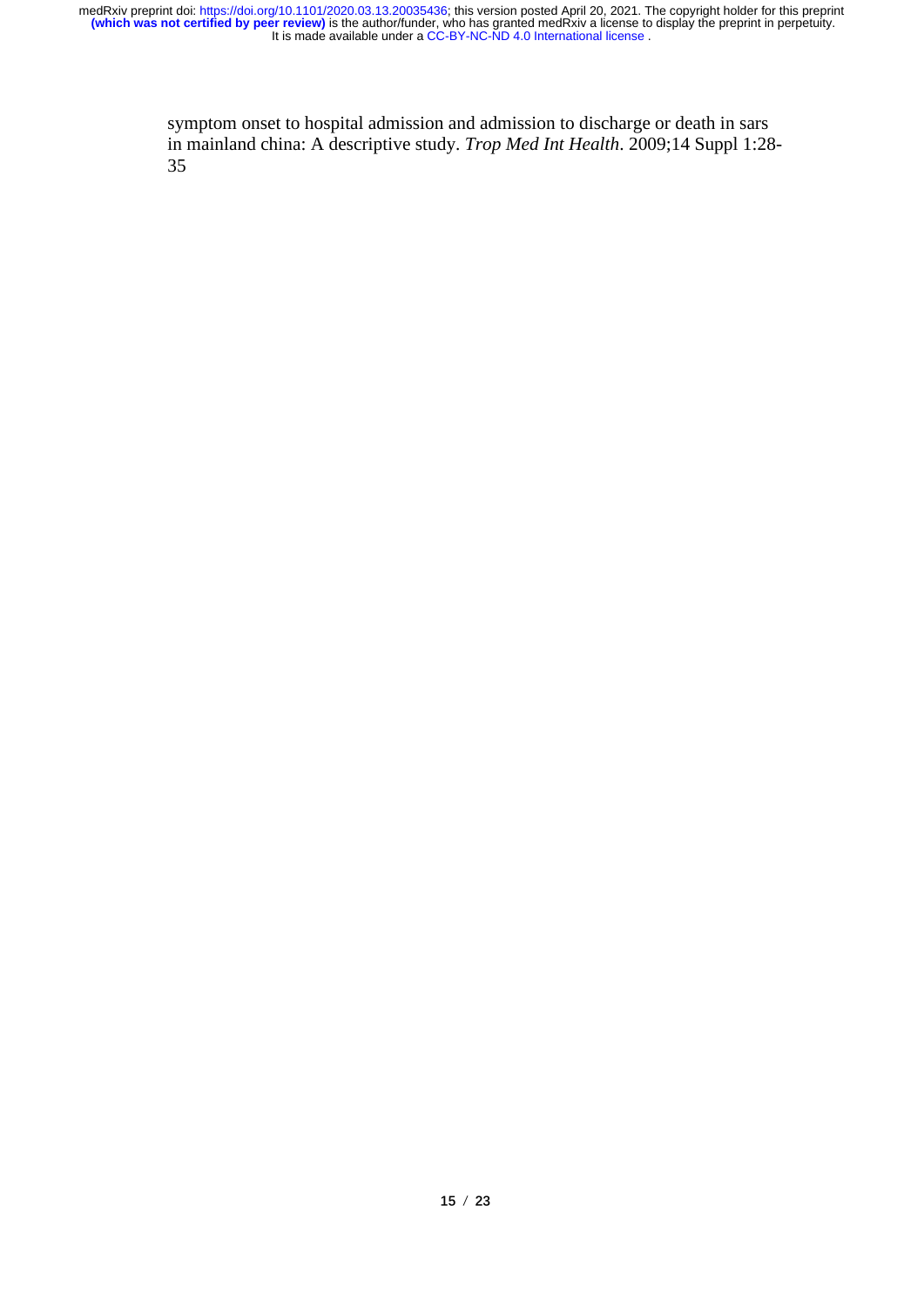|                                                    |                                 |                                | <b>Severity of disease</b>        |           |                        | Presence of endpoint              | ${\bf P}$ |
|----------------------------------------------------|---------------------------------|--------------------------------|-----------------------------------|-----------|------------------------|-----------------------------------|-----------|
| <b>Variables</b>                                   | <b>All patients</b><br>$(n=77)$ | Non-severe<br>$(n=57, 74.0\%)$ | <b>Severe</b><br>$(N=20, 26.0\%)$ | ${\bf P}$ | Yes<br>$(n=36,46.8\%)$ | N <sub>o</sub><br>$(n=41,53.2\%)$ |           |
| Age, years                                         | $52 + 20$                       | $45 + 17$                      | $69 \pm 15$                       | < 0.001   | $43 \pm 16$            | $59 + 20$                         | < 0.001   |
| Age group, $n$ $(\%)$                              |                                 |                                |                                   | < 0.001   |                        |                                   | 0.008     |
| $0 - 17$                                           | 4(5.2)                          | 4(7.0)                         | 0(0)                              |           | 3(8.3)                 | 1(2.4)                            |           |
| 18-39                                              | 21(27.3)                        | 20(35.1)                       | 1(5.0)                            |           | 15(41.7)               | 6(14.6)                           |           |
| $40 - 64$                                          | 30(39.0)                        | 25(43.9)                       | 5(25.0)                           |           | 14(38.9)               | 16(39.0)                          |           |
| 65-79                                              | 15(19.5)                        | 6(10.5)                        | 9(45.0)                           |           | 3(8.3)                 | 12(29.3)                          |           |
| $\geq 80$                                          | 7(9.1)                          | 2(3.5)                         | 5(25.0)                           |           | 1(2.8)                 | 6(14.6)                           |           |
| Sex, $n$ $(\%)$                                    |                                 |                                |                                   | 0.26      |                        |                                   | 0.38      |
| Male                                               | 34(44.2)                        | 23(40.4)                       | 11(55.0)                          |           | 14(38.9)               | 20(48.8)                          |           |
| Female                                             | 43 (55.8)                       | 34(59.7)                       | 9(45.0)                           |           | 22(61.1)               | 21(51.2)                          |           |
| Exposure history, $n$ (%)                          |                                 |                                |                                   | 0.07      |                        |                                   | 0.06      |
| Wuhan exposure                                     | 54(70.1)                        | 44 (77.2)                      | 10(50.0)                          |           | 28 (77.8)              | 26(63.4)                          |           |
| Contact with other suspected or<br>confirmed cases | 15(19.5)                        | 8(14.0)                        | 7(35.0)                           |           | 3(8.3)                 | 12(29.3)                          |           |
| No known exposure                                  | 8(10.4)                         | 5(8.8)                         | 3(15.0)                           |           | 5(13.9)                | 3(7.3)                            |           |
| Family cluster, n (%)                              | 33 (42.9)                       | 24(42.1)                       | 9(45.0)                           | 1.00      | 12(33.3)               | 21(51.2)                          | 0.14      |
| Health worker, n (%)                               | 2(2.6)                          | 2(3.5)                         | 0(0)                              | 1.00      | 1(2.8)                 | 1(2.4)                            | 1.00      |
| Symptoms on admission                              |                                 |                                |                                   |           |                        |                                   |           |
| Fever                                              | 66 (85.7)                       | 47(82.5)                       | 19(95.0)                          | 0.27      | 29(80.6)               | 37(90.2)                          | 0.23      |
| Productive cough                                   | 25(32.5)                        | 16(28.1)                       | 9(45.0)                           | 0.18      | 10(27.8)               | 15(36.6)                          | 0.41      |
| Non-productive cough                               | 24(31.2)                        | 17(29.8)                       | 7(35.0)                           | 0.78      | 12(33.3)               | 12(29.3)                          | 0.78      |
| Fatigue                                            | 21(27.3)                        | 19(33.3)                       | 2(10.0)                           | 0.08      | 12(33.3)               | 9(22.0)                           | 0.26      |
| Headache or dizziness                              | 10(13.0)                        | 10(17.5)                       | 0(0)                              | 0.06      | 6(16.7)                | 4(9.8)                            | 0.50      |
| Myalgia or arthralgia                              | 9(11.7)                         | 9(15.8)                        | 0(0)                              | 0.10      | 4(11.1)                | 5(12.7)                           | 1.00      |
| Chest tightness                                    | 9(11.7)                         | 5(8.8)                         | 4(20.0)                           | 0.23      | 4(11.1)                | 5(12.2)                           | 1.00      |
| Shortness of breath                                | 16(20.8)                        | 8(14.0)                        | 8(40.0)                           | 0.02      | 5(13.9)                | 11(26.8)                          | 0.26      |
| Anorexia                                           | 7(9.1)                          | 4(7.0)                         | 3(15.0)                           | 0.29      | 3(8.3)                 | 4(9.8)                            | 1.00      |
| Nausea or vomiting                                 | 6(7.8)                          | 3(5.3)                         | 3(15.0)                           | 0.18      | 2(5.6)                 | 4(9.8)                            | 0.68      |

# **Table 1. Characteristics of 77 patients with COVID-19 in Beijing, China**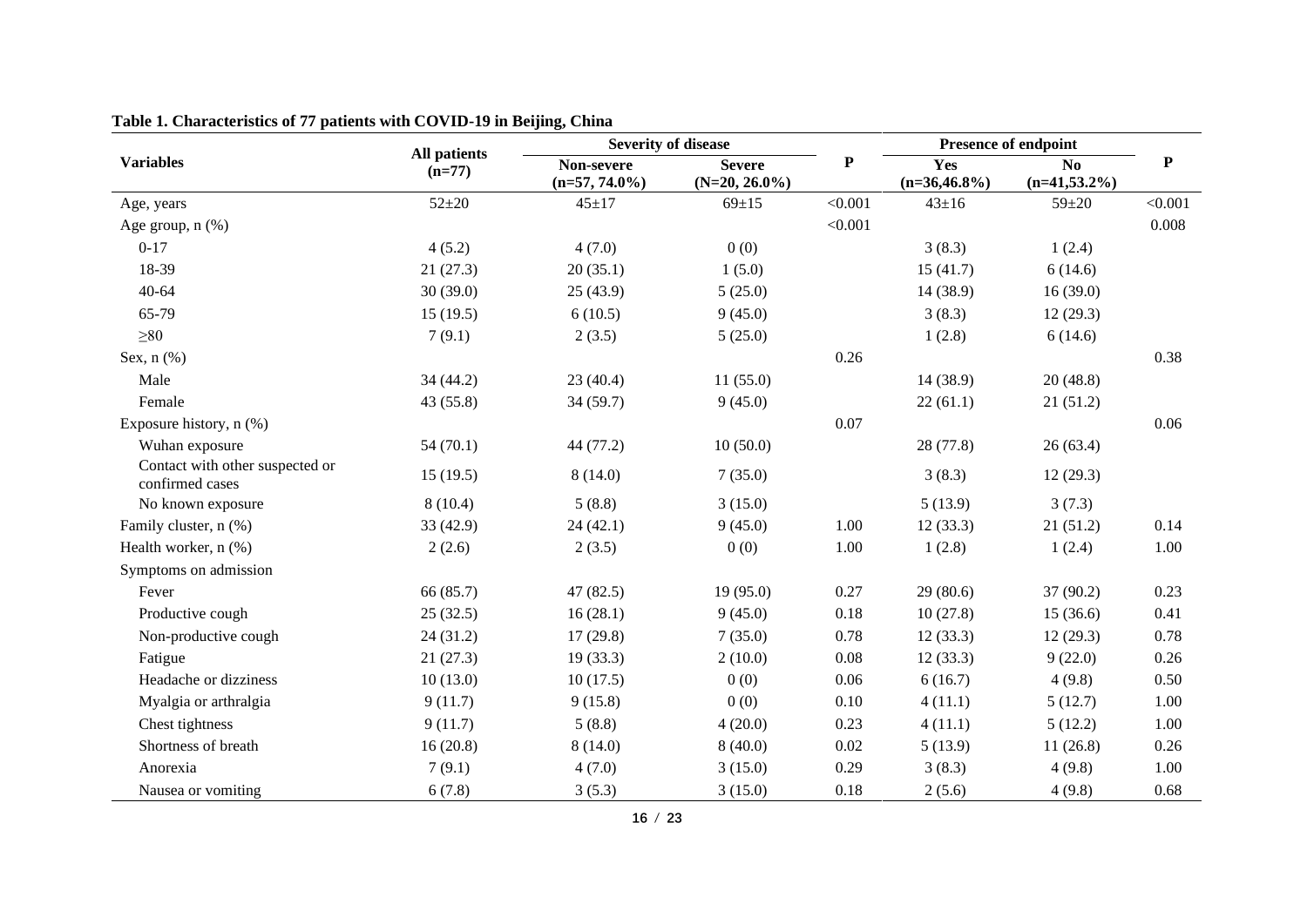| Sore throat                             | 5(6.5)    | 5(8.8)   | 0(0)     | 0.32  | 2(5.6)    | 3(7.3)    | 1.00    |
|-----------------------------------------|-----------|----------|----------|-------|-----------|-----------|---------|
| Nasal congestion or rhinorrhea          | 8(10.4)   | 6(10.5)  | 2(10.0)  | 1.00  | 3(8.3)    | 5(12.2)   | 0.72    |
| Diarrhea                                | 1(1.3)    | 1(1.8)   | 0(0)     | 1.00  | 1(2.8)    | 0(0)      | 0.48    |
| asymptomatic                            | 2(2.6)    | 2(3.5)   | 0(0)     | 1.00  | 1(2.8)    | 1(2.4)    | 1.00    |
| Coexisting conditions, n (%)            |           |          |          |       |           |           |         |
| Any                                     | 24(31.2)  | 14(24.6) | 10(50.0) | 0.03  | 6(16.7)   | 18(43.9)  | 0.01    |
| Hypertension                            | 16(20.8)  | 8(14.0)  | 8(40.0)  | 0.02  | 3(8.3)    | 13(31.7)  | 0.01    |
| <b>Diabetes</b>                         | 6(7.8)    | 4(7.0)   | 2(10.0)  | 0.65  | 2(5.6)    | 4(9.8)    | 0.68    |
| Cardiovascular disease                  | 9(11.7)   | 3(5.3)   | 6(30.0)  | 0.008 | 1(2.8)    | 8(19.5)   | 0.03    |
| Cerebrovascular disease                 | 2(2.6)    | 1(1.8)   | 1(5.0)   | 0.45  | 0(0)      | 2(4.9)    | 0.50    |
| Respiratory disease                     | 6(7.8)    | 3(5.3)   | 3(15.0)  | 0.18  | 0(0)      | 6(14.6)   | 0.03    |
| Digestive disease                       | 8(10.4)   | 4(7.0)   | 4(20.0)  | 0.19  | 2(5.6)    | 6(14.6)   | 0.27    |
| Chronic renal disease                   | 5(6.5)    | 2(3.5)   | 3(15)    | 0.11  | 0(0)      | 5(12.2)   | 0.06    |
| Malignancy                              | 4(5.2)    | 3(5.3)   | 1(5.0)   | 1.00  | 1(2.8)    | 3(7.3)    | 0.62    |
| Severity of disease on admission        |           |          |          |       |           |           | < 0.001 |
| Non-severe                              | 57 (74.0) |          |          |       | 34 (94.4) | 23(56.1)  |         |
| Severe                                  | 20(26.0)  |          |          |       | 2(5.6)    | 18 (43.9) |         |
| Complications during follow-up, $n$ (%) |           |          |          |       |           |           |         |
| Any                                     | 28 (36.4) | 19(33.3) | 9(45.0)  | 0.42  | 9(25.0)   | 19(46.3)  | 0.06    |
| <b>ARDS</b>                             | 3(3.9)    | 0(0)     | 3(15.0)  | 0.02  | 0(0)      | 3(7.3)    | 0.24    |
| Shock                                   | 1(0)      | 0(0)     | 1(5.0)   | 0.26  | 0(0)      | 1(2.4)    | 1.00    |
| Acute heart failure                     | 2(2.6)    | 0(0)     | 2(10.0)  | 0.06  | 0(0)      | 2(4.9)    | 0.50    |
| Acute kidney injury                     | 2(2.6)    | 1(1.8)   | 1(5.0)   | 0.45  | 1(2.8)    | 1(2.4)    | 1.00    |
| Liver dysfunction                       | 25(32.5)  | 19(33.3) | 6(30.0)  | 0.78  | 9(25.0)   | 16(39.0)  | 0.19    |
| <b>MODS</b>                             | 1(1.3)    | 0(0)     | 1(5.0)   | 0.26  | 0(0)      | 1(2.4)    | 1.00    |
| Secondary infection                     | 3(3.9)    | 0(0)     | 3(15.0)  | 0.02  | 0(0)      | 3(7.3)    | 0.24    |

Continuous variables presented as Mean±SD if normally distributed, otherwise, as median (IQR). Categorical variables presented as numbers (percentages). ARDS, acute respiratory distress syndrome; MODS, multiple organ dysfunction syndrome.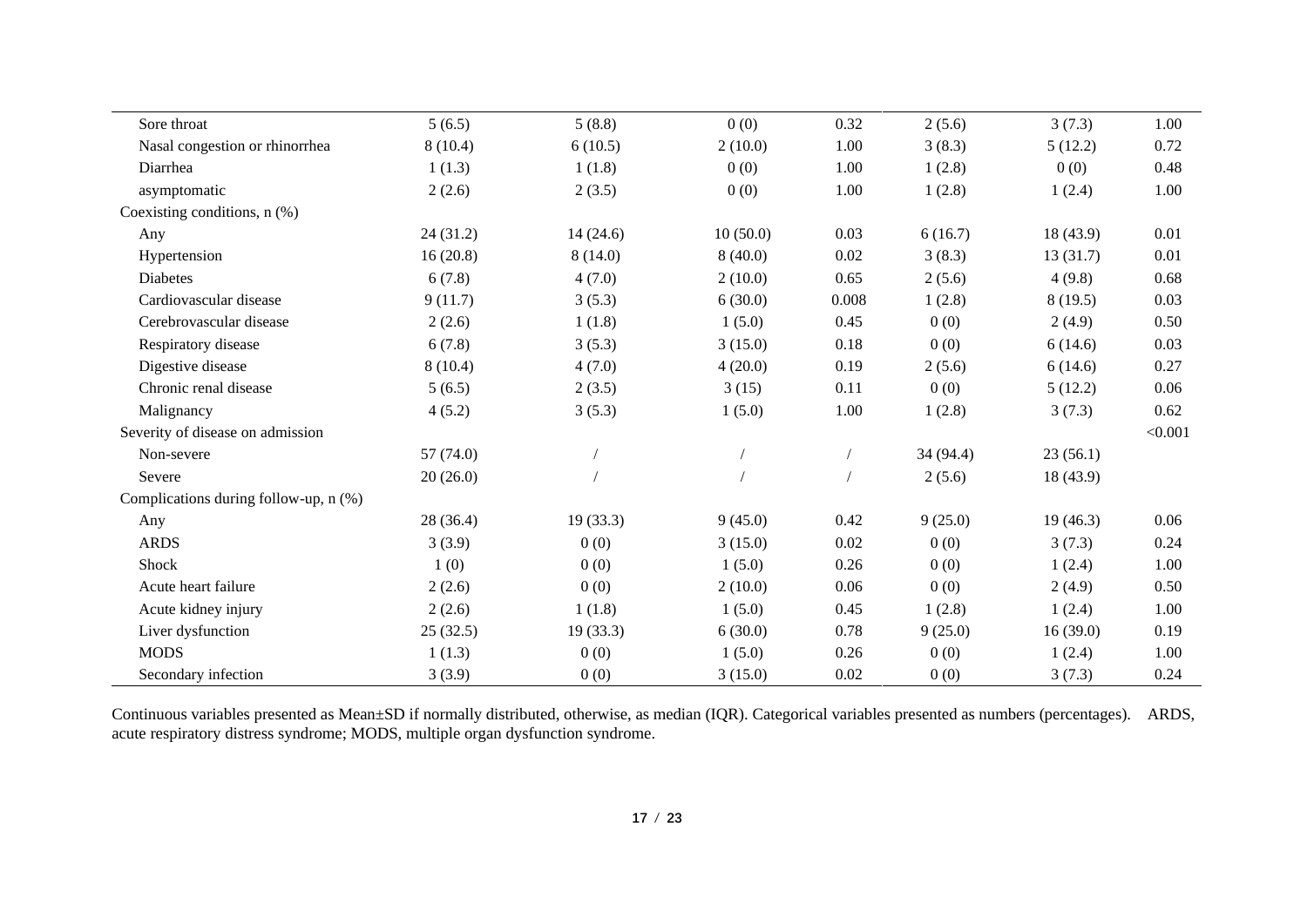|                                           |                          | <b>Severity of disease</b>             |                                           |         |                        | <b>Presence of endpoint</b> |           |
|-------------------------------------------|--------------------------|----------------------------------------|-------------------------------------------|---------|------------------------|-----------------------------|-----------|
| <b>Variables</b>                          | All patients<br>$(n=77)$ | Non-severe patients<br>$(n=58,74.0\%)$ | <b>Severe patients</b><br>$(n=20,26.0\%)$ |         | Yes<br>$(n=36,46.8\%)$ | No<br>$(n=41,53.2\%)$       | ${\bf P}$ |
| WBC count, $\times 10^9$ /L or n (%)      | $4.04(3.48-5.58)$        | $3.95(3.45-4.64)$                      | $5.92(3.68-7.59)$                         | 0.02    | $4.04(3.51-4.91)$      | $4.04(3.42-6.49)$           | 0.50      |
| $\leq$ 4                                  | 35(45.5)                 | 29(50.0)                               | 6(31.6)                                   | 0.02    | 17(47.2)               | 18(43.9)                    | 0.40      |
| $>10$                                     | 2(2.6)                   | 0(0)                                   | 2(10.5)                                   |         | 0(0)                   | 2(4.9)                      |           |
| Neutrophil, $%$ or n $(%$                 | $61.5 \pm 14.9$          | $56.9 \pm 12.6$                        | $74.5 \pm 13.2$                           | < 0.001 | $56.7 + 9.9$           | $65.6 \pm 17.2$             | 0.006     |
| $<$ 50                                    | 18(23.4)                 | 17(29.3)                               | 1(5.3)                                    | < 0.001 | 11(30.6)               | 7(17.1)                     | 0.003     |
| $>70$                                     | 23 (29.9)                | 10(17.2)                               | 13(68.4)                                  |         | 4(11.1)                | 19(46.3)                    |           |
| Lymphocyte, $%$ or $n$ $%$ )              | $27.5 \pm 13.0$          | $31.2 \pm 11.7$                        | $16.9 \pm 10.6$                           | < 0.001 | $31.5 \pm 9.1$         | $24.0 \pm 14.9$             | 0.008     |
| $<$ 20                                    | 22(28.6)                 | 10(17.2)                               | 12(63.2)                                  | < 0.001 | 3(8.3)                 | 19(46.3)                    | 0.001     |
| $>40$                                     | 12(15.6)                 | 11(19.0)                               | 1(5.3)                                    |         | 7(19.4)                | 5(12.2)                     |           |
| Monocyte, % or n (%)                      | $6.2(4.8-8.0)$           | $6.7(5.0-8.7)$                         | $5.5(3.9-6.7)$                            | 0.01    | $6.75(5.35-8.60)$      | $5.8(4.5-7.8)$              | 0.10      |
| $\leq$ 3                                  | 4(5.2)                   | 1(1.7)                                 | 3(15.8)                                   | 0.02    | 0(0)                   | 4(9.8)                      | 0.13      |
| >8                                        | 20(26.0)                 | 18(31.0)                               | 2(10.5)                                   |         | 11(30.6)               | 9(22.0)                     |           |
| RBC count, $\times 10^{12}/L$             | $4.48 \pm 0.53$          | $4.48 \pm 0.49$                        | $4.46 \pm 0.64$                           | 0.85    | $4.55 \pm 0.45$        | $4.41 \pm 0.58$             | 0.25      |
| Platelet count, $\times 10^9$ /L or n (%) | 190 (149-245)            | 189 (152-245)                          | 198 (134-272)                             | 0.83    | 185 (156-248)          | 192 (141-240)               | 0.52      |
| $<100$                                    | 5(6.5)                   | 2(3.5)                                 | 3(15.0)                                   | 0.11    | 2(5.6)                 | 4(7.3)                      | 0.75      |
| Haemoglobin, g/L                          | $137(125-145)$           | 139 (127-144)                          | 137 (119-148)                             | 0.71    | 140 (126-146)          | $136(123-142)$              | 0.56      |
| CRP, mg/L or $n$ (%)                      | $17.0(4.6-51.1)$         | $13.0(2.9-25.6)$                       | 55.0 (16.5-110.0)                         | < 0.001 | $16.6(3.3-24.9)$       | $19.3(6.3-75.1)$            | 0.08      |
| $\geq 10$                                 | 50(64.9)                 | 32(56.1)                               | 18(90.0)                                  | 0.006   | 23(63.9)               | 27(65.9)                    | 0.86      |
| Prothrombin time, s                       | $12.7(12.2-13.1)$        | $12.7(12.2-13.1)$                      | $12.7(12.0-13.3)$                         | 0.71    | $12.7(12.2-13.0)$      | $12.7(12.0-13.2)$           | 0.84      |
| APTT, s                                   | 32.8 (30.4-34.7)         | 33.1 (30.8-34.9)                       | $32.0(28.9-34.7)$                         | 0.28    | 33.0 (30.8-34.7)       | 32.6 (29.8-34.7)            | 0.59      |
| Po2, $mmHg$                               | 83.9 (72.9-107.0)        | 82.5 (74.7-101.7)                      | 88.9 (64.6-110.0)                         | 0.54    | 82.2 (72.9-98.8)       | $86.7(71.1-115.1)$          | 0.70      |
| Pco2, mmHg                                | $31.1(27.0-33.7)$        | $31.7(28.5-34.4)$                      | $28.3(25.6-33.5)$                         | 0.09    | $32.0(27.6-36.8)$      | 29.8 (26.7-33.7)            | 0.41      |
| Lactate concentration, mmol/L             | $1.18(0.89-1.68)$        | $1.07(0.87-1.37)$                      | $1.75(1.16-1.96)$                         | 0.002   | $1.05(0.89-1.36)$      | $1.22(0.94-1.79)$           | 0.19      |
| AST, U/L or $n$ $%$                       | $29(21-42)$              | $28(21-38)$                            | $36(23-71)$                               | 0.08    | 28 (19-34)             | $34(23-51)$                 | 0.04      |
| $>40$                                     | 20(26.0)                 | 11(19.3)                               | 9(45.0)                                   | 0.04    | 4(11.1)                | 16(39.0)                    | 0.005     |
| ALT, U/L or $n$ (%)                       | $28(20-46)$              | $28(20-45)$                            | $32(19-58)$                               | 0.37    | $26(20-43)$            | $29(20-51)$                 | 0.28      |
| $>40$                                     | 26(33.8)                 | 17(29.8)                               | 9(45.0)                                   | 0.17    | 9(25.0)                | 17(41.5)                    | 0.13      |

**Table 2. Laboratory and radiographic findings**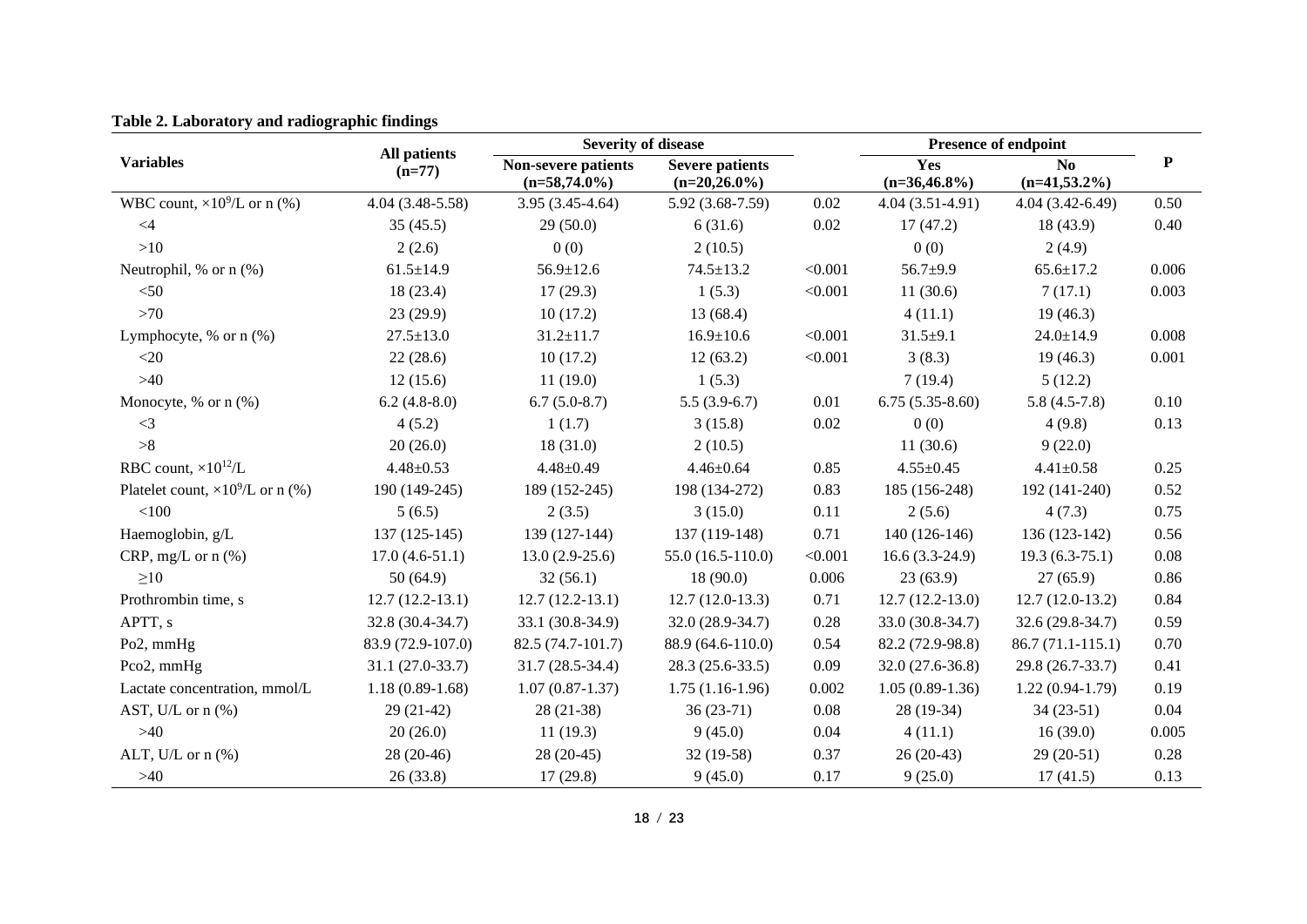| Creatinine, $\mu$ mol/L or n (%)      | 64 (54-78)        | $63(54-74)$          | 68 (52-84)           | 0.79    | $62(54-74)$       | $70(54-82)$       | 0.38    |
|---------------------------------------|-------------------|----------------------|----------------------|---------|-------------------|-------------------|---------|
| >133                                  | 2(2.6)            | 2(3.5)               | 0(0)                 | 1.00    | 1(2.8)            | 1(2.4)            | 1.00    |
| Procalcitonin ug/L or $n$ (%)         | $0.12(0.10-0.14)$ | $0.11(0.10-0.13)$    | $0.13(0.11-0.17)$    | 0.03    | $0.11(0.10-0.14)$ | $0.13(0.11-0.14)$ | 0.01    |
| >0.5                                  | 1(1.3)            | 0(0)                 | 1(5.0)               | 0.26    | 0(0)              | 1(2.4)            | 1.00    |
| Creatinine kinase, U/L                | $80(46-128)$      | $67(45-118)$         | $115(48-176)$        | 0.24    | 59 (44-95)        | $101(46-184)$     | 0.02    |
| Creatine kinase–MB, U/L               | $0.33(0.14-0.93)$ | $0.28(0.09-0.47)$    | $0.87(0.29-2.30)$    | 0.003   | $0.24(0.07-0.40)$ | $0.54(0.24-2.24)$ | < 0.001 |
| Myoglobin, ng/mL                      | 41 $(29-75)$      | $36(28-57)$          | 74 (46-193)          | 0.002   | $34(28-51)$       | $57(36-130)$      | 0.001   |
| hTnI, ng/mL or $n$ (%)                | $0.036 \pm 0.093$ | $0.010(0.010-0.010)$ | $0.021(0.010-0.077)$ | < 0.001 | $0.010\pm0.007$   | $0.059 \pm 0.123$ | 0.02    |
| >0.05                                 | 9(11.7)           | 2(3.5)               | 7(35.0)              | < 0.001 | 0(0)              | 9(22.0)           | 0.003   |
| Chest CT findings $(n=73)$ , n $(\%)$ |                   |                      |                      | 0.39    |                   |                   | 0.05    |
| Normal                                | 2(2.7)            | 2(3.7)               | 0(0)                 |         | 2(5.9)            | 0(0)              |         |
| Unilateral pneumonia                  | 3(4.1)            | 3(5.6)               | 0(0)                 |         | 3(8.8)            | 0(0)              |         |
| Bilateral pneumonia                   | 68 (93.2)         | 49 (90.7)            | 19 (100%)            |         | 29(85.3)          | 39 (100)          |         |

Continuous variables presented as Mean±SD if normally distributed, otherwise, as median (IQR). Categorical variables presented as numbers (percentages). WBC, white blood cell; RBC, red blood cell; CRP, C-reactive protein; APTT, Activated partial thromboplastin time; AST, aspartate aminotransferase; ALT, alanine aminotransferase; hTnI, hypersensitive troponin I.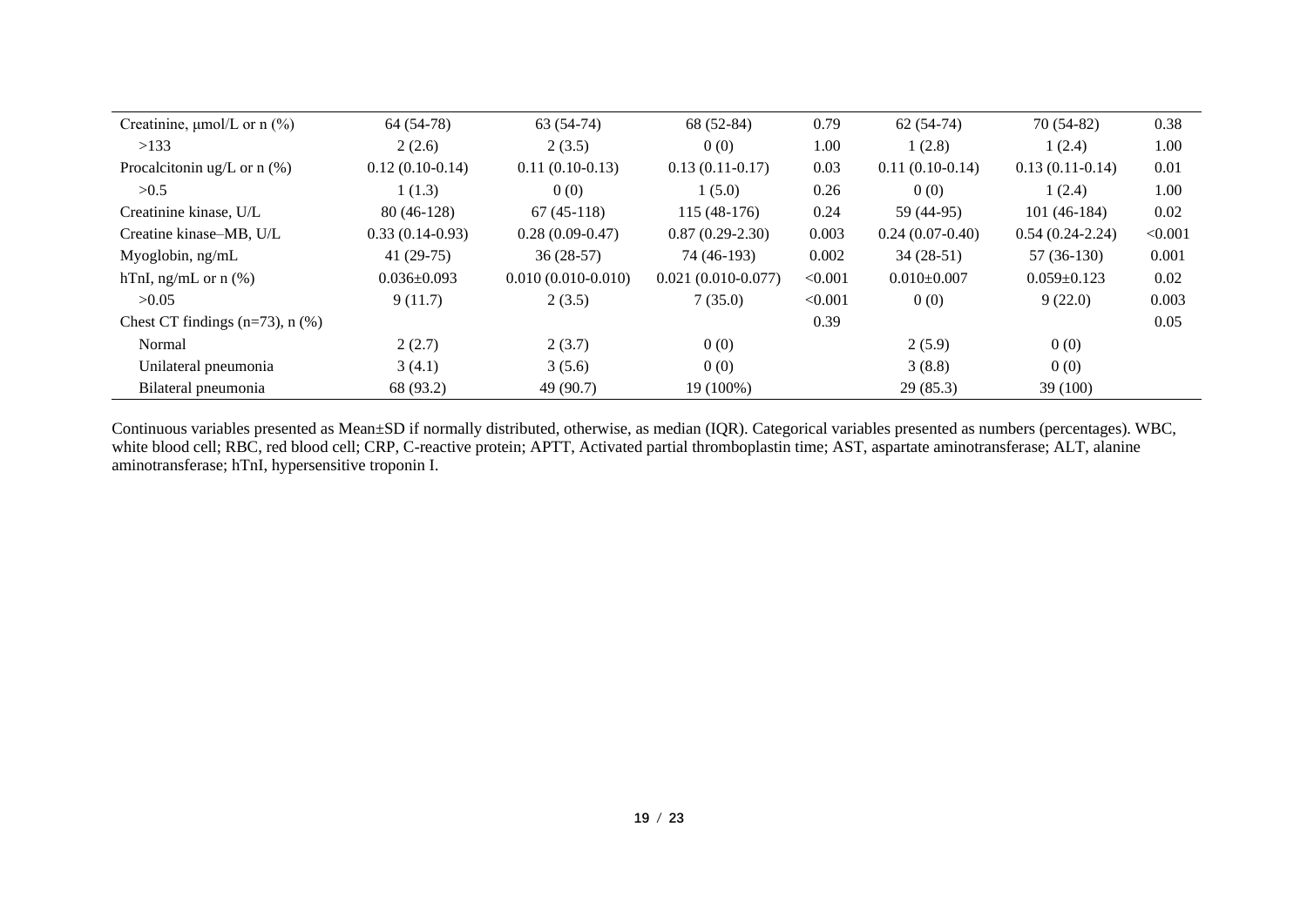|                                       | All patients    | <b>Discharged</b> |                     |                  | Hospitalization  |               |  |
|---------------------------------------|-----------------|-------------------|---------------------|------------------|------------------|---------------|--|
| Variables                             | $(n=77)$        | All $(n=64)$      | Non-severe $(n=54)$ | Severe $(n=10)$  | $(n=8)$          | Death $(n=5)$ |  |
| Incubation time, days/no.             | $4(3-7)/23$     | $4.5(3.0-7.0)/20$ | $5(3-7)/18$         | $3.5(3-4)/2$     | $6(4-8)/2$       | 4/1           |  |
| Illness onset to admission, days/no.  | $5(3-6)/77$     | $5(4-6)/64$       | $5(4-6)/54$         | $6(5-7)/10$      | $1.5(1.0-2.5)/8$ | $4(2-6)/5$    |  |
| Hospitalization duration, days/no.    | 13 (10-18)/77   | $13(10-16.5)/64$  | $12(10-16)/54$      | $18.5(15-21)/10$ |                  | $10(7-17)/5$  |  |
| Illness onset to discharge, days/no.  | 18.5 (15-22)/64 | $18.5(15-22)/64$  | $18(15-21)/54$      | $24.5(22-27)/10$ |                  | $16(9-21)/5$  |  |
| Exposure to discharge/death, days/no. | $23(17-25)/21$  | $23(18-24.5)/20$  | 19 (16.5-22)/12     | 24 (24.5-28)/8   |                  |               |  |

# **Table 3. Time courses of study patients grouped by clinical outcomes.**

Continuous variables presented as Mean±SD if normally distributed, otherwise, as median (IQR).

Categorical variables presented as numbers (percentages).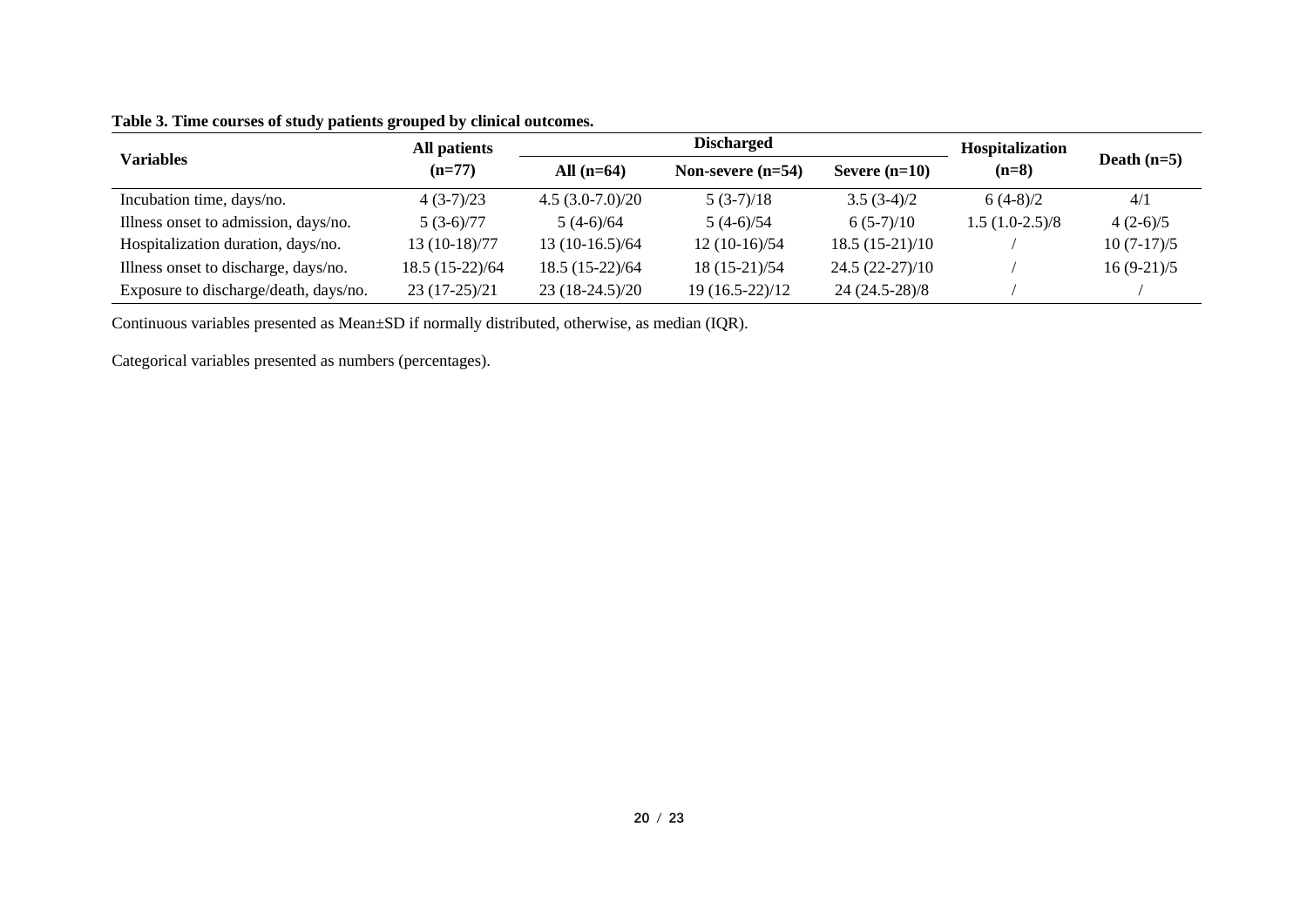| <b>Risk factors</b>                             | $HR (95\% CI)$      |         |
|-------------------------------------------------|---------------------|---------|
| Pneumonia on CT scan (bilateral vs. unilateral) | $0.17(0.05-0.63)$   | 0.008   |
| Time from the illness onset to admission (days) | $1.45(1.22 - 1.72)$ | < 0.001 |
| Severity of disease (severe vs. non-severe)     | $0.13(0.03-0.60)$   | 0.009   |
| Lymphopenia (yes vs. no)                        | $0.17(0.04-0.66)$   | 0.01    |

**Table 4. Risk factors independently associated with the study endpoint by multivariable stepwise Cox proportional-hazards regression**

HR, hazards ratio; CI, confidence interval.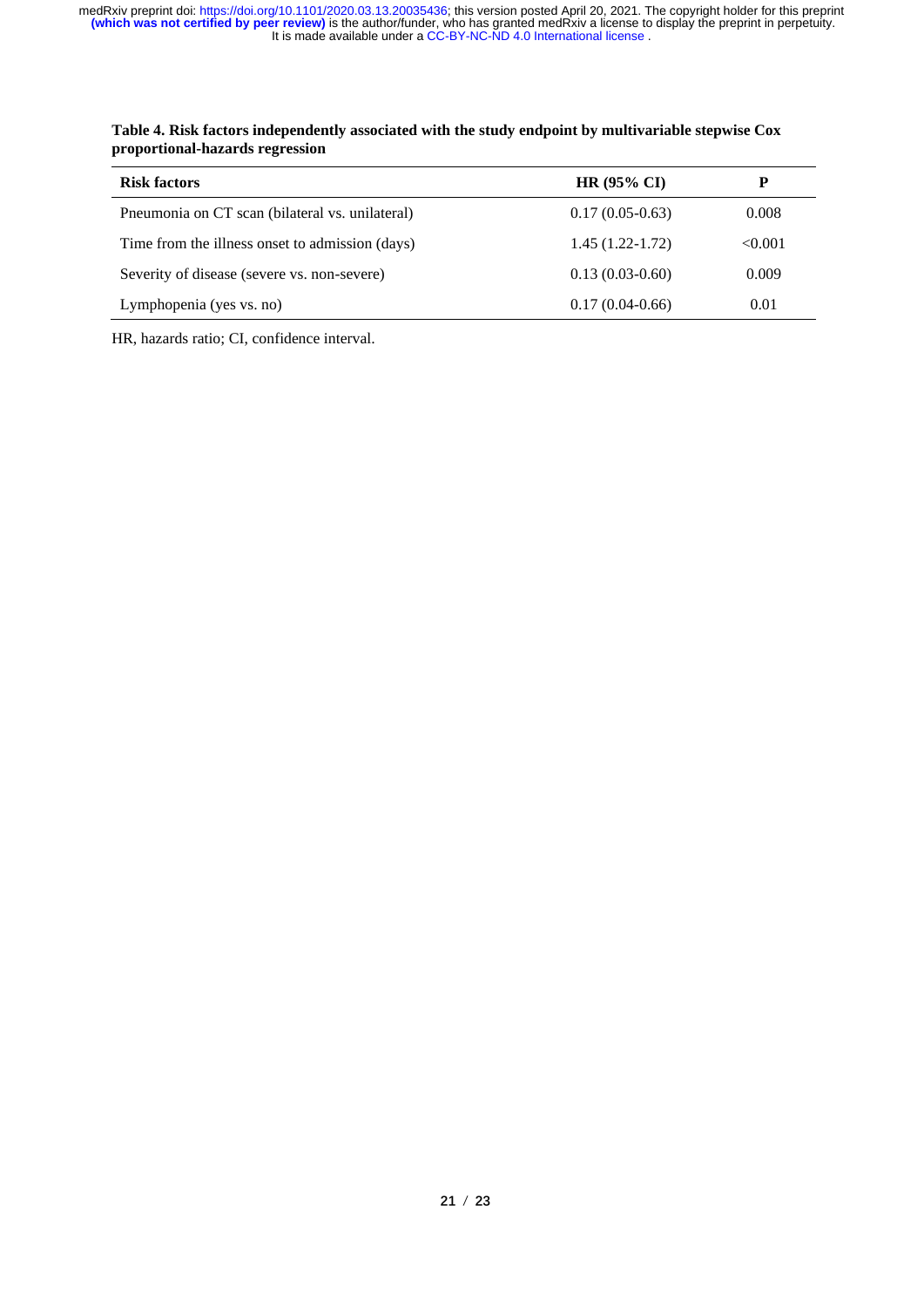